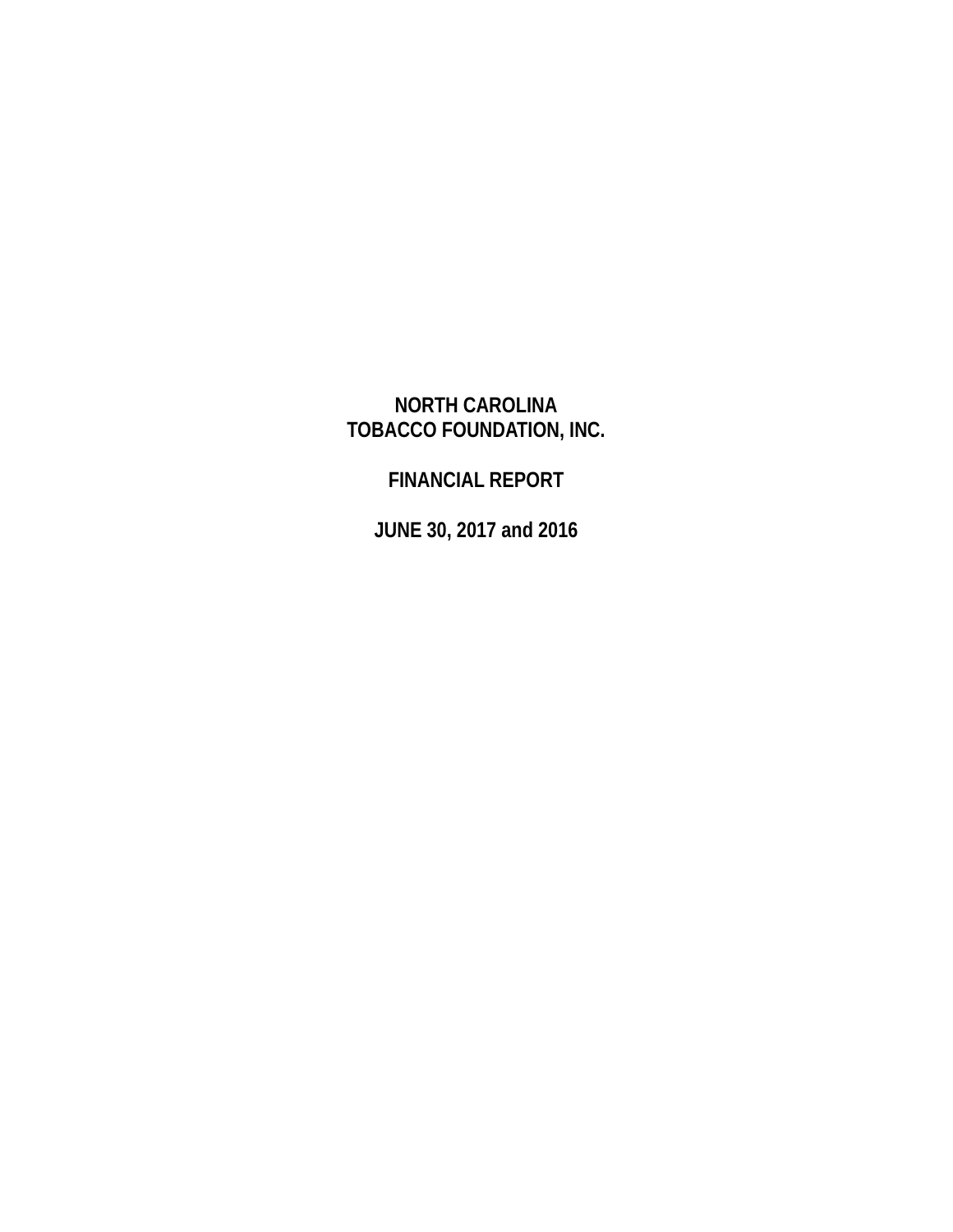### **Financial Report For the Years Ended June 30, 2017 and 2016**

## **Contents**

| <b>Independent Auditor's Report</b>                  | 1 - 2   |
|------------------------------------------------------|---------|
| <b>Financial Statements</b>                          |         |
| <b>Statements of Financial Position</b>              | 3       |
| <b>Statements of Activities</b>                      | $4 - 5$ |
| <b>Statements of Cash Flows</b>                      | 6       |
| Notes to Financial Statements                        | 7 - 16  |
| <b>Supplementary Information</b>                     |         |
| General Fund Budget vs. Actual - Unaudited           | 17      |
| Ten Year Summary of Asset Growth - Unaudited         | 18      |
| Ten Year Summary of Revenues and Support - Unaudited | 19      |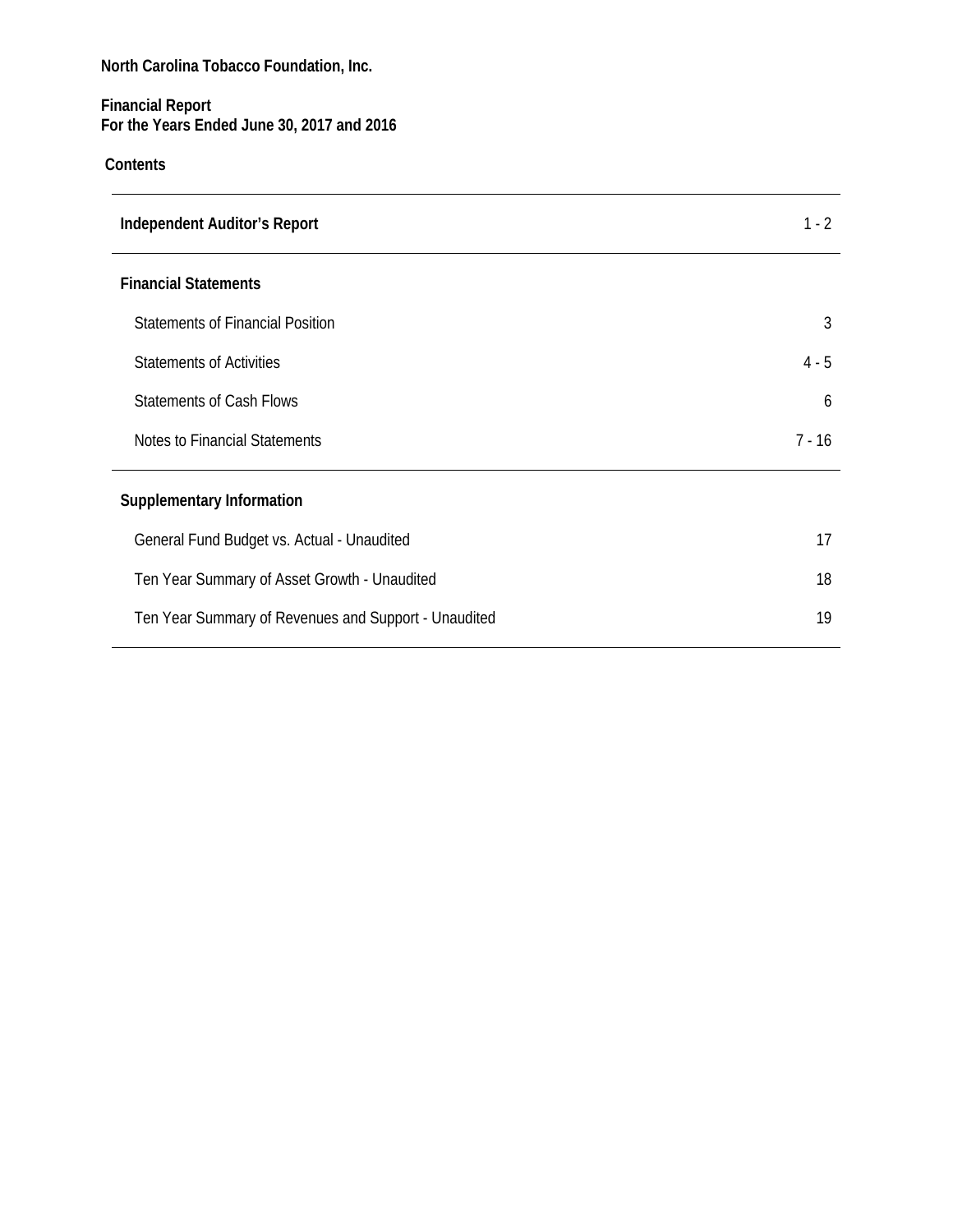

Tel: 919-754-9370 Fax: 919-754-9369 www.bdo.com

421 Fayetteville Street Suite 300 Raleigh, NC 27601

#### **Independent Auditor's Report**

To the Board of Directors North Carolina Tobacco Foundation, Inc. Raleigh, North Carolina

We have audited the accompanying financial statements of North Carolina Tobacco Foundation, Inc. (the "Foundation"), which comprise the statements of financial position as of June 30, 2017 and 2016, and the related statements of activities and cash flows for the years then ended, and the related notes to the financial statements.

#### *Management's Responsibility for the Financial Statements*

Management is responsible for the preparation and fair presentation of these financial statements in accordance with accounting principles generally accepted in the United States of America; this includes the design, implementation, and maintenance of internal control relevant to the preparation and fair presentation of financial statements that are free from material misstatement, whether due to fraud or error.

#### *Auditor's Responsibility*

Our responsibility is to express an opinion on these financial statements based on our audits. We conducted our audits in accordance with auditing standards generally accepted in the United States of America. Those standards require that we plan and perform the audit to obtain reasonable assurance about whether the financial statements are free from material misstatement.

An audit involves performing procedures to obtain audit evidence about the amounts and disclosures in the financial statements. The procedures selected depend on the auditor's judgment, including the assessment of the risks of material misstatement of the financial statements, whether due to fraud or error. In making those risk assessments, the auditor considers internal control relevant to the entity's preparation and fair presentation of the financial statements in order to design audit procedures that are appropriate in the circumstances, but not for the purpose of expressing an opinion on the effectiveness of the entity's internal control. Accordingly, we express no such opinion. An audit also includes evaluating the appropriateness of accounting policies used and the reasonableness of significant accounting estimates made by management, as well as evaluating the overall presentation of the financial statements.

We believe that the audit evidence we have obtained is sufficient and appropriate to provide a basis for our audit opinion.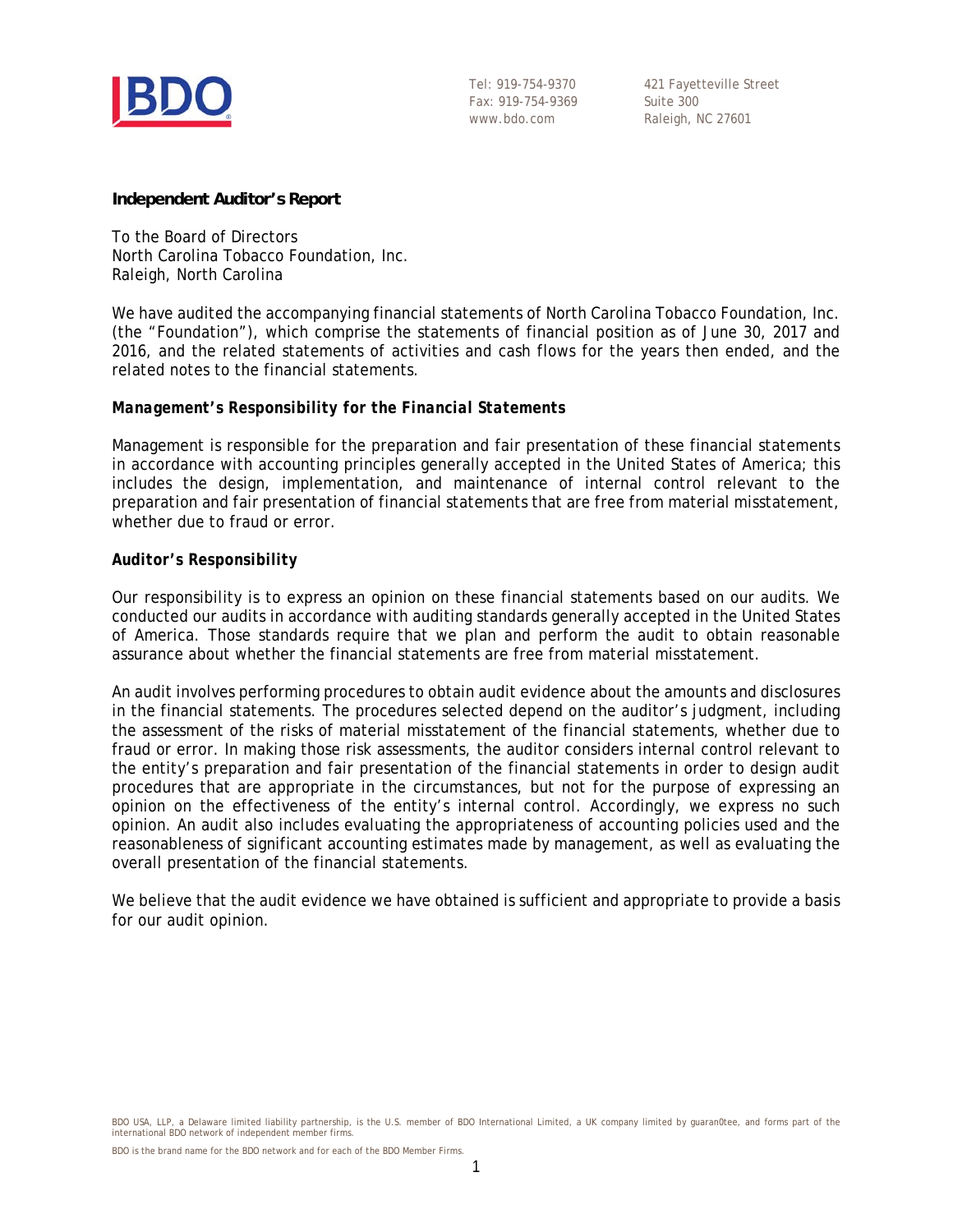

#### *Opinion*

In our opinion, the financial statements referred to above present fairly, in all material respects, the financial position of North Carolina Tobacco Foundation, Inc. as of June 30, 2017 and 2016, and the results of its operations and its cash flows for the years then ended in accordance with accounting principles generally accepted in the United States of America.

#### *Disclaimer of Opinion on Supplementary Information*

Our audit was conducted for the purpose of forming an opinion on the basic financial statements as a whole. The supplemental information on pages 17 through 19 is presented for purposes of additional analysis and is not a required part of the basic financial statements. Such information has not been subjected to auditing procedures applied in the audit of the basic financial statements, and accordingly, we do not express an opinion or provide any assurance on it.

BDO USA, LLP

Raleigh, North Carolina October 13, 2017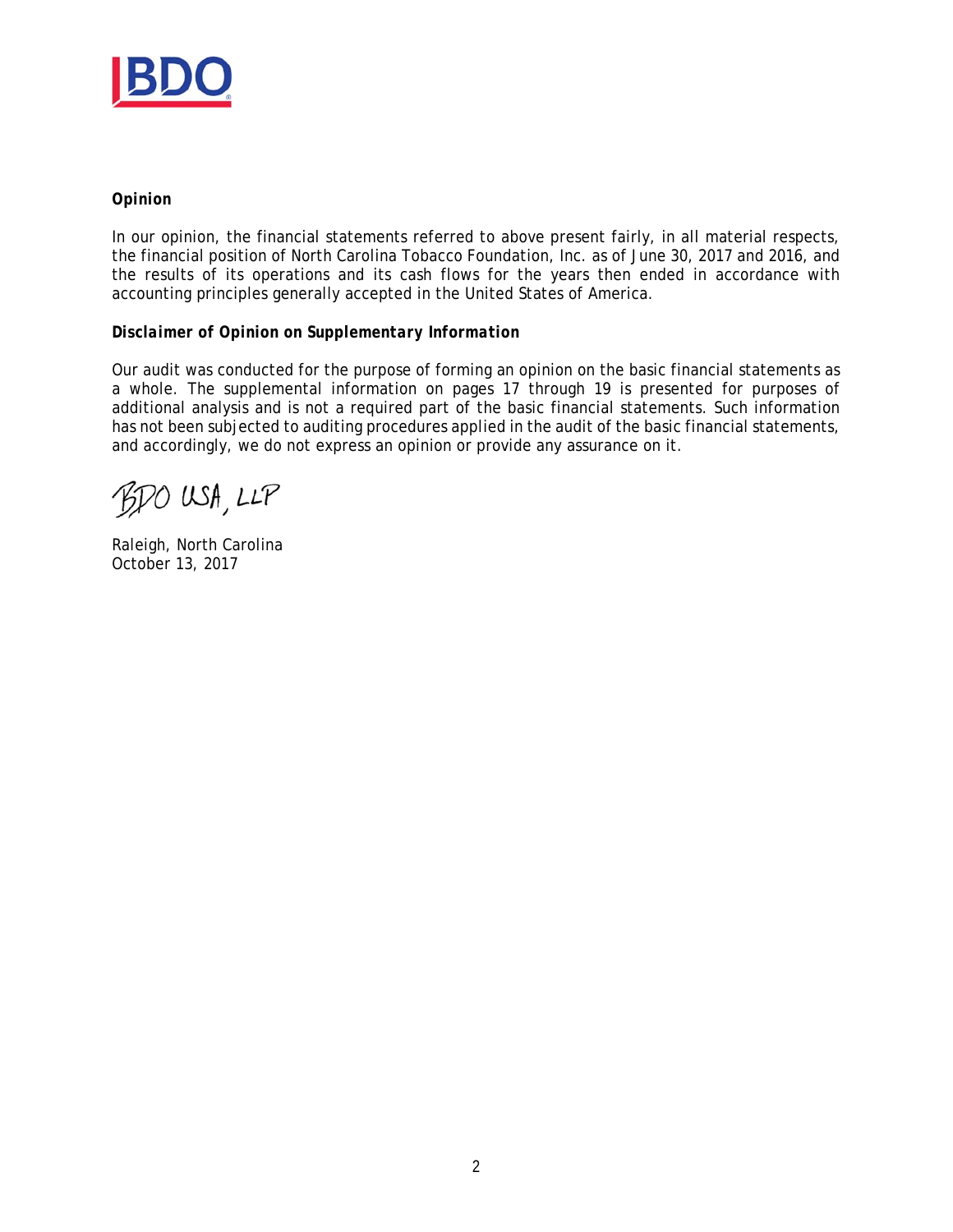## **Statements of Financial Position June 30, 2017 and 2016**

|                                                             |                                      | 2017       |      | 2016       |
|-------------------------------------------------------------|--------------------------------------|------------|------|------------|
| <b>Assets</b>                                               |                                      |            |      |            |
| Cash and cash equivalents (Note 1)                          | \$                                   | 1,452,721  | S.   | 1,610,406  |
| Intermediate investments (Note 1)                           |                                      | 2,072,554  |      | 2,095,774  |
| Long-term investments (Notes 1 and 3)                       |                                      | 6,157,055  |      | 5,186,769  |
| Pledges receivable, net (Notes 1 and 6)                     |                                      | 484,284    |      | 1,258,480  |
| Accounts receivable (Note 1)                                |                                      | 1,469      |      | 1,119      |
| <b>Total Assets</b>                                         | S                                    | 10,168,083 | \$   | 10,152,548 |
| <b>Liabilities and Net Assets</b>                           |                                      |            |      |            |
| Liabilities                                                 |                                      |            |      |            |
| Accounts payable - North Carolina State University (Note 1) | \$                                   | 31,712     | - \$ | 17,999     |
| Agency funds held in custody for others (Note 5)            |                                      | 379,399    |      | 412,441    |
| <b>Total Liabilities</b>                                    | $\overline{\boldsymbol{\mathsf{s}}}$ | 411,111    | \$   | 430,440    |
| <b>Net Assets</b>                                           |                                      |            |      |            |
| Unrestricted:                                               |                                      |            |      |            |
| Undesignated                                                | \$                                   | 392,769 \$ |      | 544,138    |
| Undesignated - underwater endowments (Note 2)               |                                      |            |      | (30, 334)  |
| Temporarily restricted (Note 8)                             |                                      | 4,459,677  |      | 4,091,205  |
| Permanently restricted (Note 9)                             |                                      | 4,904,526  |      | 5,117,099  |
| <b>Total Net Assets</b>                                     |                                      | 9,756,972  |      | 9,722,108  |
| <b>Total Liabilities and Net assets</b>                     |                                      | 10,168,083 | \$   | 10,152,548 |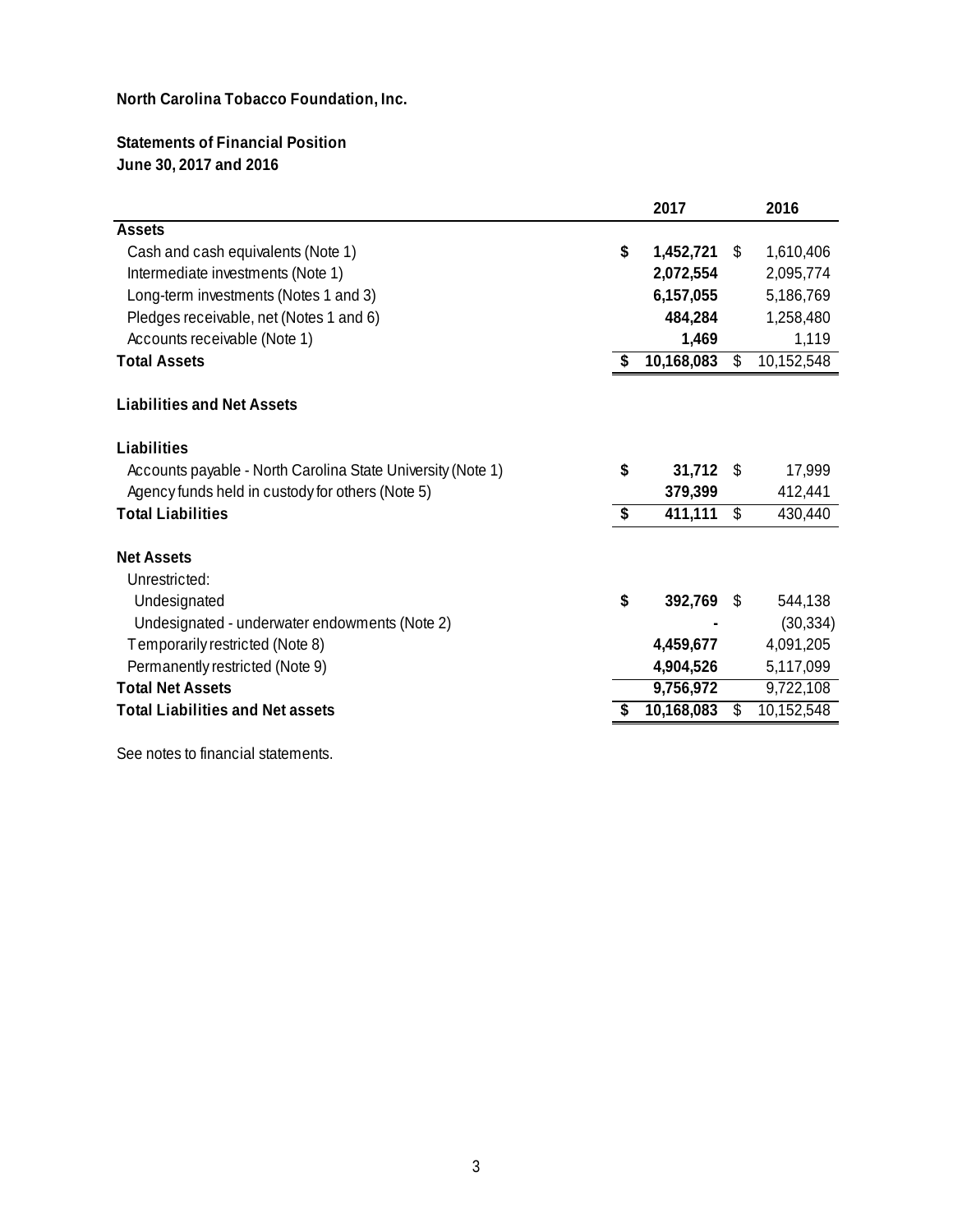## **Statement of Activities Year Ended June 30, 2017**

| <b>Unrestricted</b><br>Restricted<br><b>Restricted</b><br>Total<br>Revenues, Gains, and Other Income<br>\$<br>Contributions (Note 1)<br>2,131,827<br>38,500<br>\$<br>1,655,227 \$<br>438,100 \$<br>Changes in pledges receivable, net (Note 6)<br>(690, 673)<br>(83,523)<br>Donated services, salaries, and facilities (Note 7)<br>40,000 |            |
|-------------------------------------------------------------------------------------------------------------------------------------------------------------------------------------------------------------------------------------------------------------------------------------------------------------------------------------------|------------|
|                                                                                                                                                                                                                                                                                                                                           |            |
|                                                                                                                                                                                                                                                                                                                                           |            |
|                                                                                                                                                                                                                                                                                                                                           |            |
|                                                                                                                                                                                                                                                                                                                                           | (774, 196) |
|                                                                                                                                                                                                                                                                                                                                           | 40,000     |
| Net asset reclassification - underwater endowments<br>30,334<br>(30, 334)                                                                                                                                                                                                                                                                 |            |
| Net investment (loss) income<br>614,357<br>(16,952)                                                                                                                                                                                                                                                                                       | 597,405    |
| Interest and dividends<br>45,086<br>8,893                                                                                                                                                                                                                                                                                                 | 53,979     |
| Net assets released from restrictions (Note 10)<br>1,759,119<br>(1,759,119)                                                                                                                                                                                                                                                               |            |
| 1,896,087<br>405,501<br>(252, 573)<br>2,049,015<br>Total Revenues, Gains, and Other Income                                                                                                                                                                                                                                                |            |
| <b>Grants to Support the University</b>                                                                                                                                                                                                                                                                                                   |            |
| Program:<br>Scholarships and fellowships<br>314,895                                                                                                                                                                                                                                                                                       | 314,895    |
| Faculty support and professorships<br>894,357                                                                                                                                                                                                                                                                                             | 894,357    |
| Agricultural research support<br>93,048                                                                                                                                                                                                                                                                                                   | 93,048     |
| Cooperative extension support<br>13,810                                                                                                                                                                                                                                                                                                   | 13,810     |
| 354,642<br>Departmental support                                                                                                                                                                                                                                                                                                           | 354,642    |
| 247,079<br>Other current services                                                                                                                                                                                                                                                                                                         | 247,079    |
| 1,917,831<br>1,917,831<br><b>Total Program Support</b><br>$\overline{a}$<br>$\blacksquare$                                                                                                                                                                                                                                                |            |
| 34,500<br>Administrative<br>$\overline{a}$                                                                                                                                                                                                                                                                                                | 34,500     |
| Fundraising<br>61,820<br>$\overline{a}$                                                                                                                                                                                                                                                                                                   | 61,820     |
| 96,320<br><b>Total Other Support</b><br>$\blacksquare$<br>ä,                                                                                                                                                                                                                                                                              | 96,320     |
| 2,014,151<br>2,014,151<br><b>Total Support</b><br>$\blacksquare$<br>$\blacksquare$                                                                                                                                                                                                                                                        |            |
|                                                                                                                                                                                                                                                                                                                                           |            |
| (Deficit) Excess of Revenues, Gains, and                                                                                                                                                                                                                                                                                                  |            |
| Other Income Over Total Support<br>(118,064)<br>405,501<br>(252, 573)                                                                                                                                                                                                                                                                     | 34,864     |
| <b>Net Transfers</b>                                                                                                                                                                                                                                                                                                                      |            |
| Among funds (Note 11)<br>40,000<br>(2,971)<br>(37, 029)                                                                                                                                                                                                                                                                                   |            |
| (2,971)<br><b>Total Net Transfers</b><br>(37, 029)<br>40,000                                                                                                                                                                                                                                                                              |            |
|                                                                                                                                                                                                                                                                                                                                           |            |
| (121, 035)<br>368,472<br>(212, 573)<br>Change in net assets                                                                                                                                                                                                                                                                               | 34,864     |
| <b>Net Assets</b>                                                                                                                                                                                                                                                                                                                         |            |
| Beginning of year<br>513,804<br>4,091,205<br>5,117,099<br>9,722,108                                                                                                                                                                                                                                                                       |            |
| 392,769<br>4,904,526<br>9,756,972<br>End of year<br>\$<br>4,459,677<br>\$<br>\$<br>\$                                                                                                                                                                                                                                                     |            |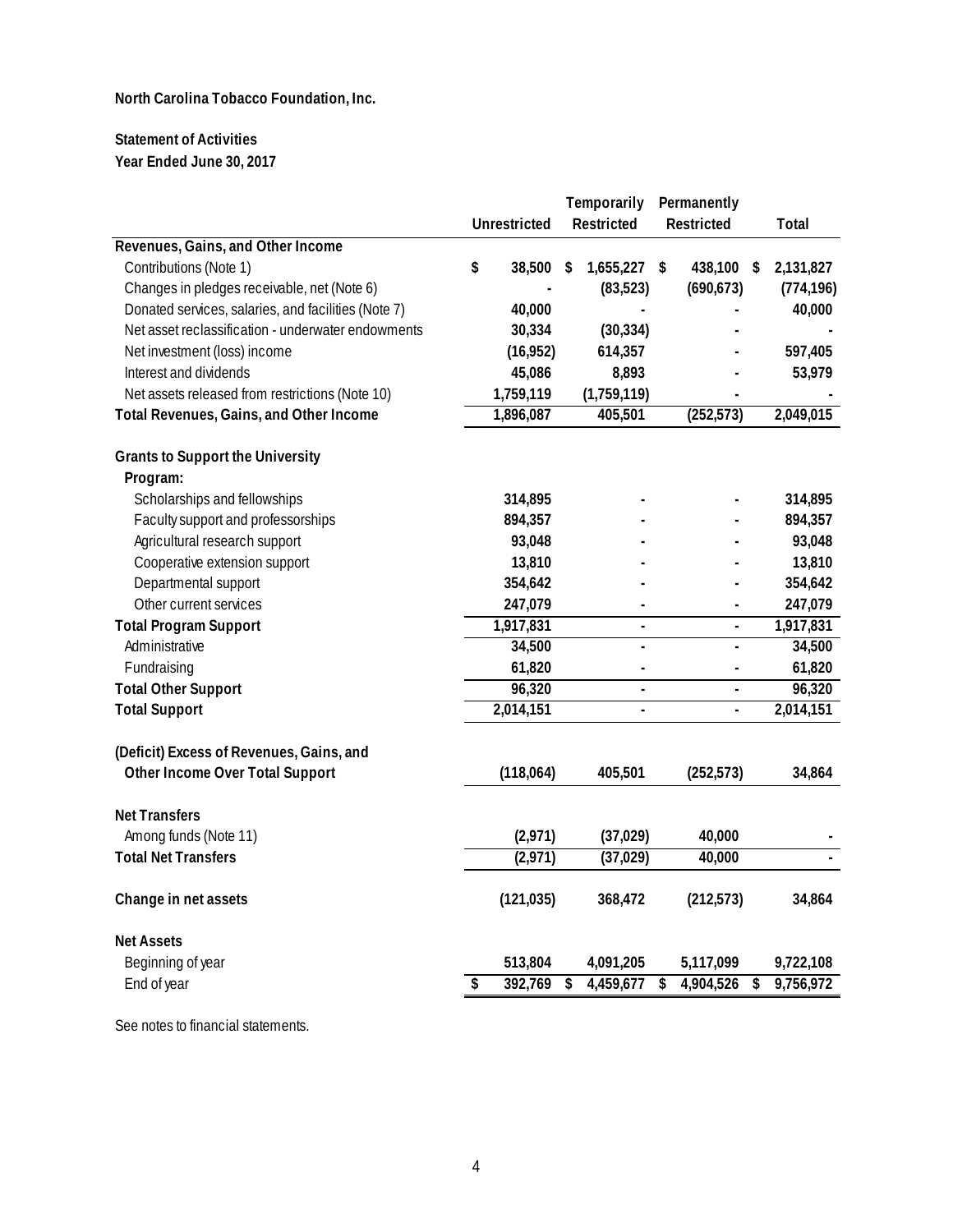## **Statement of Activities Year Ended June 30, 2016**

|                                                     |               | <b>Temporarily</b>       | Permanently              |                 |
|-----------------------------------------------------|---------------|--------------------------|--------------------------|-----------------|
|                                                     | Unrestricted  | Restricted               | Restricted               | Total           |
| Revenues, Gains, and Other Income                   |               |                          |                          |                 |
| Contributions (Note 1)                              | \$<br>74,500  | \$<br>1,561,894          | \$<br>762,650            | \$<br>2,399,044 |
| Changes in pledges receivable, net (Note 6)         |               | 11,662                   | (163, 018)               | (151, 356)      |
| Donated services, salaries, and facilities (Note 7) | 45,000        |                          |                          | 45,000          |
| Net asset reclassification - underwater endowments  | (30, 334)     | 30,334                   |                          |                 |
| Net investment income (loss)                        | 11,827        | (100, 062)               |                          | (88, 235)       |
| Interest and dividends                              | 25,836        | 22,051                   |                          | 47,887          |
| Net assets released from restrictions (Note 10)     | 1,555,963     | (1,555,963)              |                          |                 |
| Total Revenues, Gains, and Other Income             | 1,682,792     | (30,084)                 | 599,632                  | 2,252,340       |
| <b>Grants to Support the University:</b>            |               |                          |                          |                 |
| Program:                                            |               |                          |                          |                 |
| Scholarships and fellowships                        | 251,062       |                          |                          | 251,062         |
| Faculty support and professorships                  | 786,526       |                          |                          | 786,526         |
| Agricultural research support                       | 90,447        |                          |                          | 90,447          |
| Cooperative extension support                       | 13,031        |                          |                          | 13,031          |
| Departmental support                                | 283,150       |                          |                          | 283,150         |
| Other current services                              | 231,865       |                          |                          | 231,865         |
| <b>Total Program Support</b>                        | 1,656,081     | $\frac{1}{2}$            | $\overline{\phantom{a}}$ | 1,656,081       |
| Administrative                                      | 37,500        | $\frac{1}{2}$            | $\overline{a}$           | 37,500          |
| Fundraising                                         | 51,250        |                          |                          | 51,250          |
| <b>Total Other Support</b>                          | 88,750        | $\Box$                   | $\overline{\phantom{a}}$ | 88,750          |
| <b>Total Support</b>                                | 1,744,831     | $\overline{\phantom{a}}$ | $\frac{1}{2}$            | 1,744,831       |
| (Deficit) Excess of Revenues, Gains, and            |               |                          |                          |                 |
| Other Income Over Total Support                     | (62, 039)     | (30,084)                 | 599,632                  | 507,509         |
| <b>Net Transfers</b>                                |               |                          |                          |                 |
| From other University-associated entities           |               | 29                       |                          | 29              |
| Among funds (Note 11)                               | (4,625)       | (25, 375)                | 30,000                   |                 |
| <b>Total Net Transfers</b>                          | (4,625)       | (25, 346)                | 30,000                   | 29              |
| Change in Net Assets                                | (66, 664)     | (55, 430)                | 629,632                  | 507,538         |
| <b>Net Assets</b>                                   |               |                          |                          |                 |
| Beginning of year                                   | 580,468       | 4,146,635                | 4,487,467                | 9,214,570       |
| End of year                                         | \$<br>513,804 | 4,091,205                | 5,117,099                | \$<br>9,722,108 |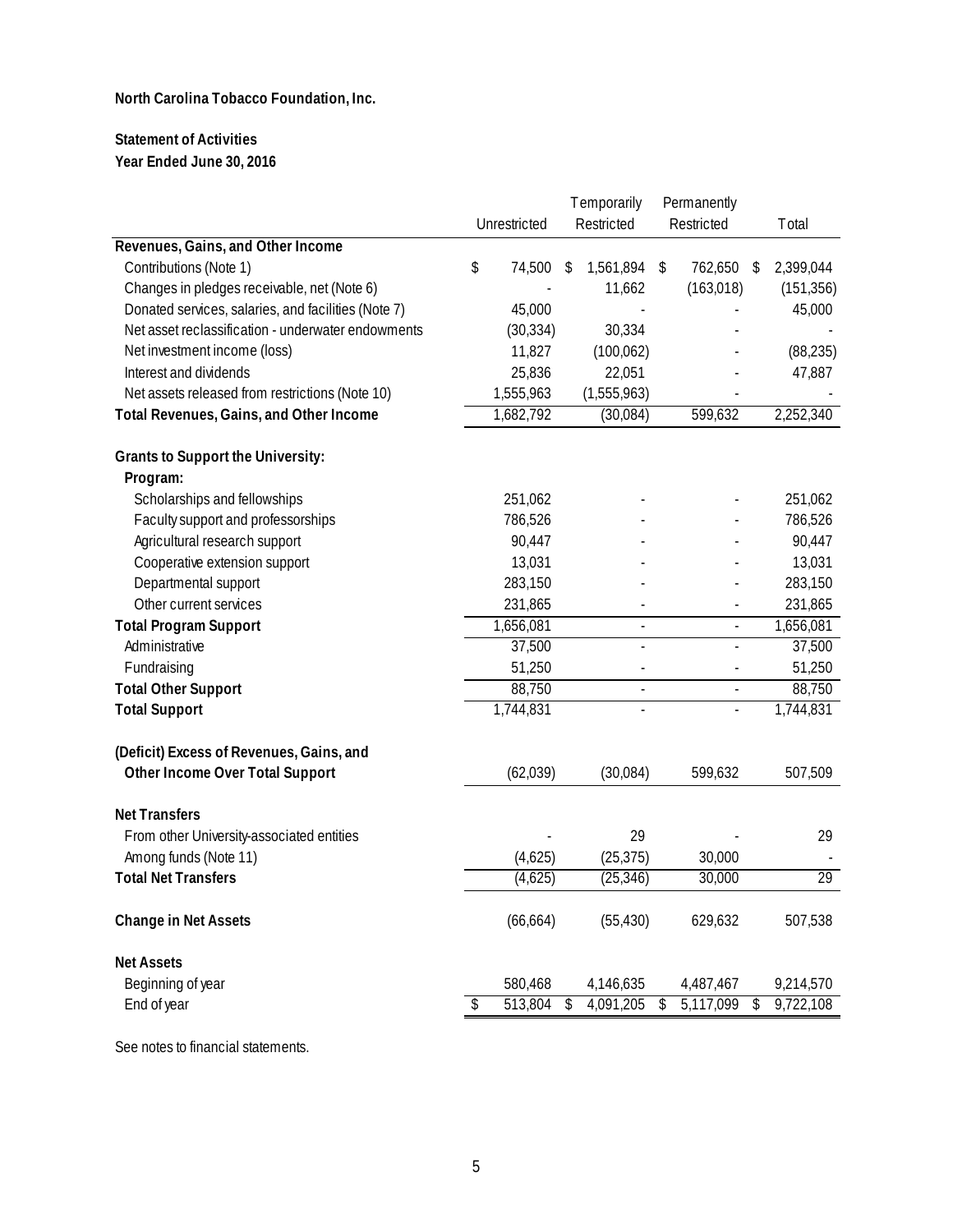## **Statements of Cash Flows Years Ended June 30, 2017 and 2016**

|                                                        | 2017            | 2016            |
|--------------------------------------------------------|-----------------|-----------------|
| <b>Cash Flows From Operating Activities</b>            |                 |                 |
| Change in net assets                                   | \$<br>34,864    | \$<br>507,538   |
| Adjustments to reconcile change in net assets          |                 |                 |
| to net cash used in operating activities:              |                 |                 |
| Contributions restricted for permanent endowment       | (438, 100)      | (762, 650)      |
| Net investment (income) loss                           | (597, 405)      | 88,235          |
| Decrease (increase) in:                                |                 |                 |
| Pledges receivable, net                                | 774,196         | 151,356         |
| Accounts receivable                                    | (350)           | (443)           |
| Increase (decrease) in:                                |                 |                 |
| Accounts payable - North Carolina State University     | 13,713          | 2,428           |
| Agency funds held in custody for others                | (33, 042)       | (5,821)         |
| Net Cash Used in Operating Activities                  | (246, 124)      | (19, 357)       |
|                                                        |                 |                 |
| <b>Cash Flows From Investing Activities</b>            |                 |                 |
| Net proceeds from sales of investments                 | 114,461         | 249,144         |
| Net purchases of investments                           | (464, 122)      | (922, 525)      |
| Net Cash Used in Investing Activities                  | (349,661)       | (673, 381)      |
| <b>Cash Flows From Financing Activities</b>            |                 |                 |
| Contributions restricted for permanent endowment       | 438,100         | 762,650         |
| Net Cash Provided by Investing Activities              | 438,100         | 762,650         |
|                                                        |                 |                 |
| Net (Decrease) Increase in Cash and Cash Equivalents   | (157, 685)      | 69,912          |
| <b>Cash and Cash Equivalents:</b>                      |                 |                 |
| Beginning of year                                      | 1,610,406       | 1,540,494       |
| End of year                                            | \$<br>1,452,721 | \$<br>1,610,406 |
|                                                        |                 |                 |
| <b>Supplemental Disclosures of Noncash Activities:</b> |                 |                 |
| Donated services, salaries, and facilities             | \$<br>40,000    | \$<br>45,000    |
| Transfers among funds                                  | \$<br>40,000    | \$<br>30,000    |
|                                                        |                 |                 |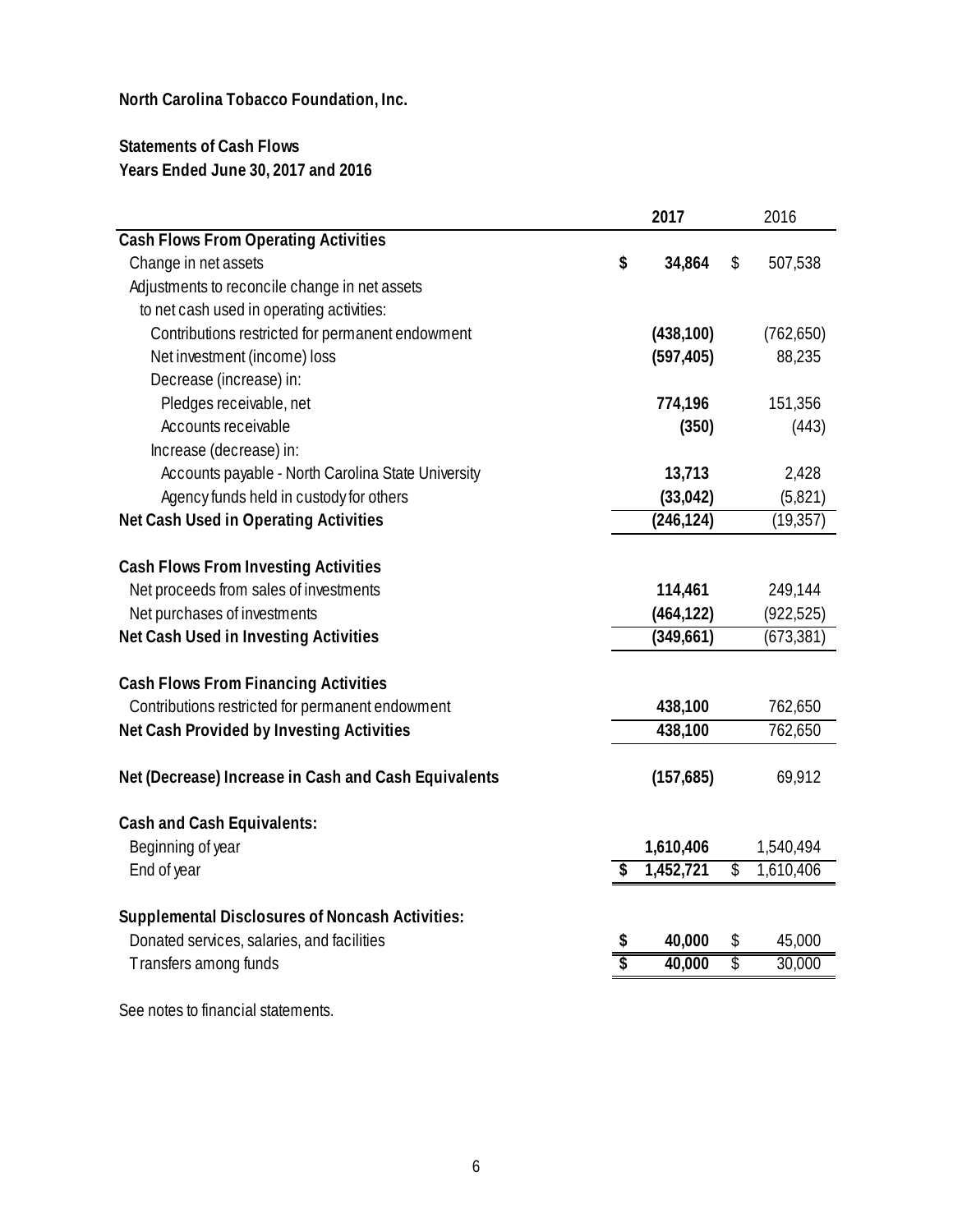**Notes to Financial Statements For the Years Ended June 30, 2017 and 2016** 

#### **Note 1. Nature of Activities and Significant Accounting Policies**

Nature of activities: North Carolina Tobacco Foundation, Inc., (the "Foundation") is one of a group of foundations which provide financial support exclusively to one or more of the colleges at North Carolina State University ("University"). The Foundation, established in 1975, provides aid and support for all types of extension and research pertaining to the production, manufacturing, and use of tobacco and tobacco products.

**\_\_\_\_\_\_\_\_\_\_\_\_\_\_\_\_\_\_\_\_\_\_\_\_\_\_\_\_\_\_\_\_\_\_\_\_\_\_\_\_\_\_\_\_\_\_\_\_\_\_\_\_\_\_\_\_\_\_\_\_\_\_\_\_\_\_\_\_\_\_\_\_\_\_\_\_\_\_\_\_\_\_\_\_\_\_\_\_\_\_\_\_\_** 

A summary of the Foundation's significant accounting policies follows:

Basis of accounting and presentation: The financial statements of the Foundation are prepared on the accrual basis of accounting in accordance with accounting principles generally accepted in the United States of America. In preparing its financial statements, net assets and revenues, expenses, gains and losses are classified based on the existence of absence of donor-imposed restrictions. Accordingly, net assets of the Foundation and changes therein are classified and reported as follows:

Unrestricted net assets – Net assets that are not subject to donor-imposed stipulations.

Temporarily restricted net assets – Net assets subject to donor-imposed stipulations that may or will be met either by actions of the Foundation and/or by the passage of time.

Permanently restricted net assets – Net assets subject to donor-imposed stipulations that they be maintained permanently by the Foundation. Generally, the donors of these assets permit the Foundation to use all or part of the earnings on related investments for the donor-restricted purpose.

Cash and cash equivalents: For purposes of reporting cash flows, the Foundation considers all highly liquid instruments with an original maturity date of 90 days or less to be cash equivalents. Cash designated or restricted for long-term purposes is included with long-term investments. At times the Foundation places deposits with a high quality financial institution that may be in excess of federal insurance limits.

Cash and cash equivalents consist of accounts with the State Treasurer's Short-Term Investment Fund ("STIF") and Paragon Bank. The STIF account maintained by the State Treasurer has the general characteristics of a demand deposit account in that participants may deposit and withdraw cash at any time without prior notice or penalty.

Intermediate investments: Intermediate investments consist of the NC State Investment Fund, Inc. Intermediate Term Fund (the "ITF") and an account with the common*f*und Intermediate Term Fund for funds that can be invested for longer periods, but which are available in the event of short-term needs. These investments are reported at readily determinable fair values of \$2,072,554 and \$2,095,774 at June 30, 2017 and 2016, respectively. The cost of these investments was \$2,184,294 and \$2,187,655 as of June 30, 2017 and 2016, respectively.

Long-term investments: Long-term investments are stated at fair value based on readily determinable fair values, when available. Investments for which readily determinable fair values are not available are carried at estimated fair values as provided by the respective fund managers of the investments. The Foundation, in accordance with investment policies promulgated by its Board of Directors, invests with the NC State Investment Fund, Inc. Long-Term Investment Pool (the "LTIP").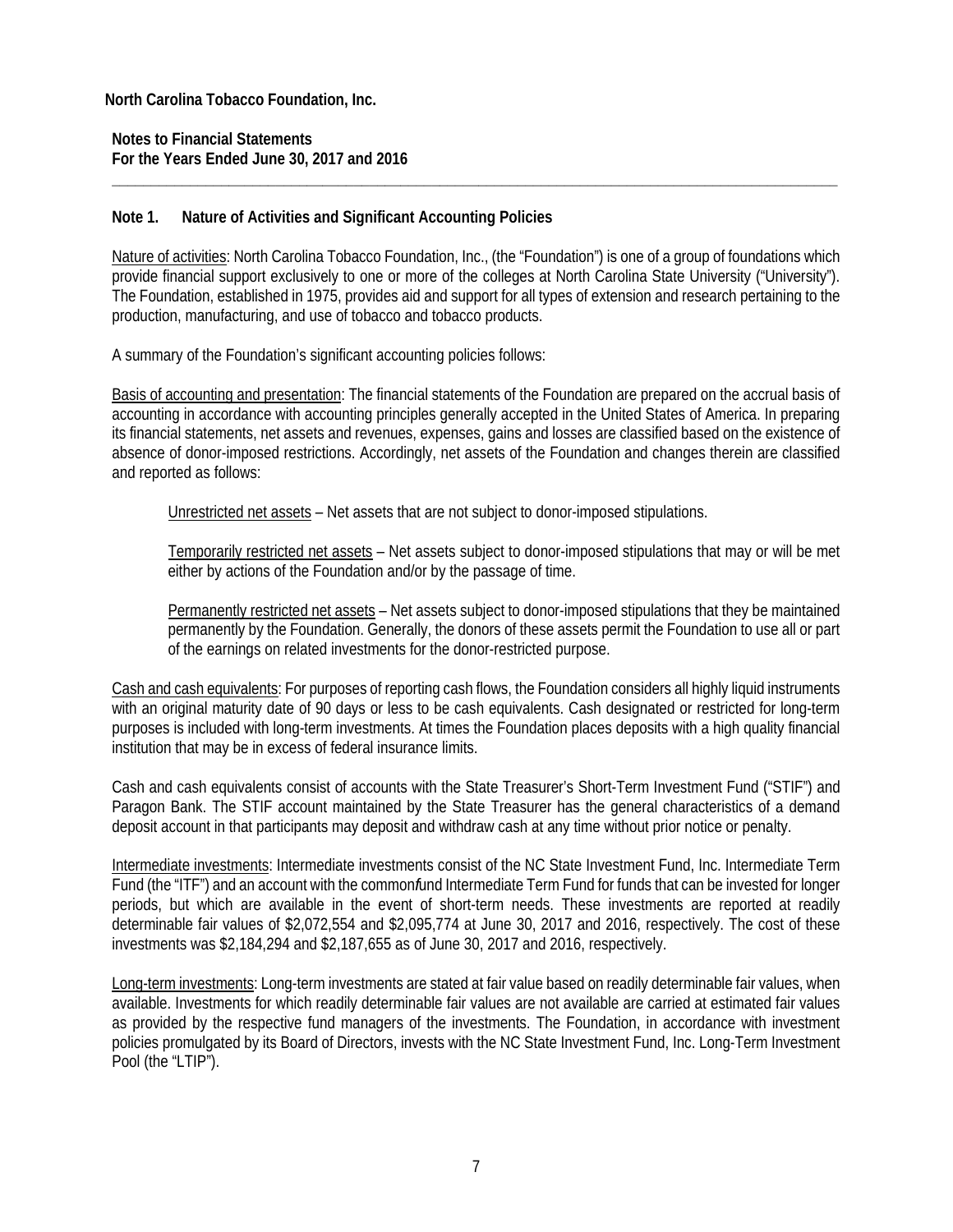**Notes to Financial Statements For the Years Ended June 30, 2017 and 2016** 

#### **Note 1. Nature of Activities and Significant Accounting Policies (continued)**

Pledges receivable: Unconditional pledges receivable are recognized as revenue and assets in the period received. Conditional pledges are recognized when the conditions on which they depend are substantially met.

**\_\_\_\_\_\_\_\_\_\_\_\_\_\_\_\_\_\_\_\_\_\_\_\_\_\_\_\_\_\_\_\_\_\_\_\_\_\_\_\_\_\_\_\_\_\_\_\_\_\_\_\_\_\_\_\_\_\_\_\_\_\_\_\_\_\_\_\_\_\_\_\_\_\_\_\_\_\_\_\_\_\_\_\_\_\_\_\_\_\_\_\_\_** 

Accounts receivable: Accounts receivable consists of amounts due from other University-associated entities and interest earned but not yet received on the STIF account.

Accounts payable – North Carolina State University: Accounts payable to the University include amounts disbursed by the University on behalf of the Foundation for payment of various normal operating expenses.

Contributions: Restricted contributions are segregated for income and expense reporting purposes; however, the assets are commingled. When a donor or grantor restriction expires because the stipulated time restriction ends or purpose restriction is accomplished, temporarily restricted net assets are reclassified to unrestricted net assets and reported as net assets released from restrictions in the statements of activities.

The University has a gift assessment program that supports Central Development and college-level fund-raising efforts. A one-time fee of 5% is assessed on gifts that support current operations and facilities, with 3% designated for Central Development and 2% designated to the fundraising entity receiving the gift.

Investment income: Investment income is allocated on the basis of average fund balances for unrestricted and temporarily restricted net assets. For endowments, investment income is allocated on the "unit value" method of valuing interest in an investment portfolio and the investment earnings are recorded as unrestricted, temporarily restricted, or permanently restricted, as appropriate. Earnings from investments are net of investment fees of \$26,186 and \$21,339 for the years ended June 30, 2017 and 2016, respectively. Gains and losses on sales of investments are allocated on the unit value method. Investment income on investments owned individually by one fund is directly allocated to the owning fund.

As part of the University's gift assessment program, an annual fee of 0.50% is assessed on the average twenty-quarter market value of assets held in the investment portfolio, with 0.25% designated for University Advancement and 0.25% designated to college-level fundraising efforts. In addition, an assessment of 0.25% is charged by the Foundation on the average twenty-quarter market value of assets held in the investment portfolio, for the support of University Advancement.

Estimates: The preparation of financial statements in accordance with generally accepted accounting principles requires management to make estimates and assumptions that affect reported amounts of assets and liabilities and the disclosure of contingent assets and liabilities at the date of the financial statements as well as the reported amounts of revenues and expenses during the reporting period. Actual results could differ from those estimates.

Income taxes: The Foundation is exempt from income taxes under Section 501(c)(3) of the Internal Revenue Code and is classified as other than a private foundation. The Foundation had no significant unrelated trade or business income for 2017 and 2016. Therefore, no provision for income taxes has been reflected in the accompanying financial statements.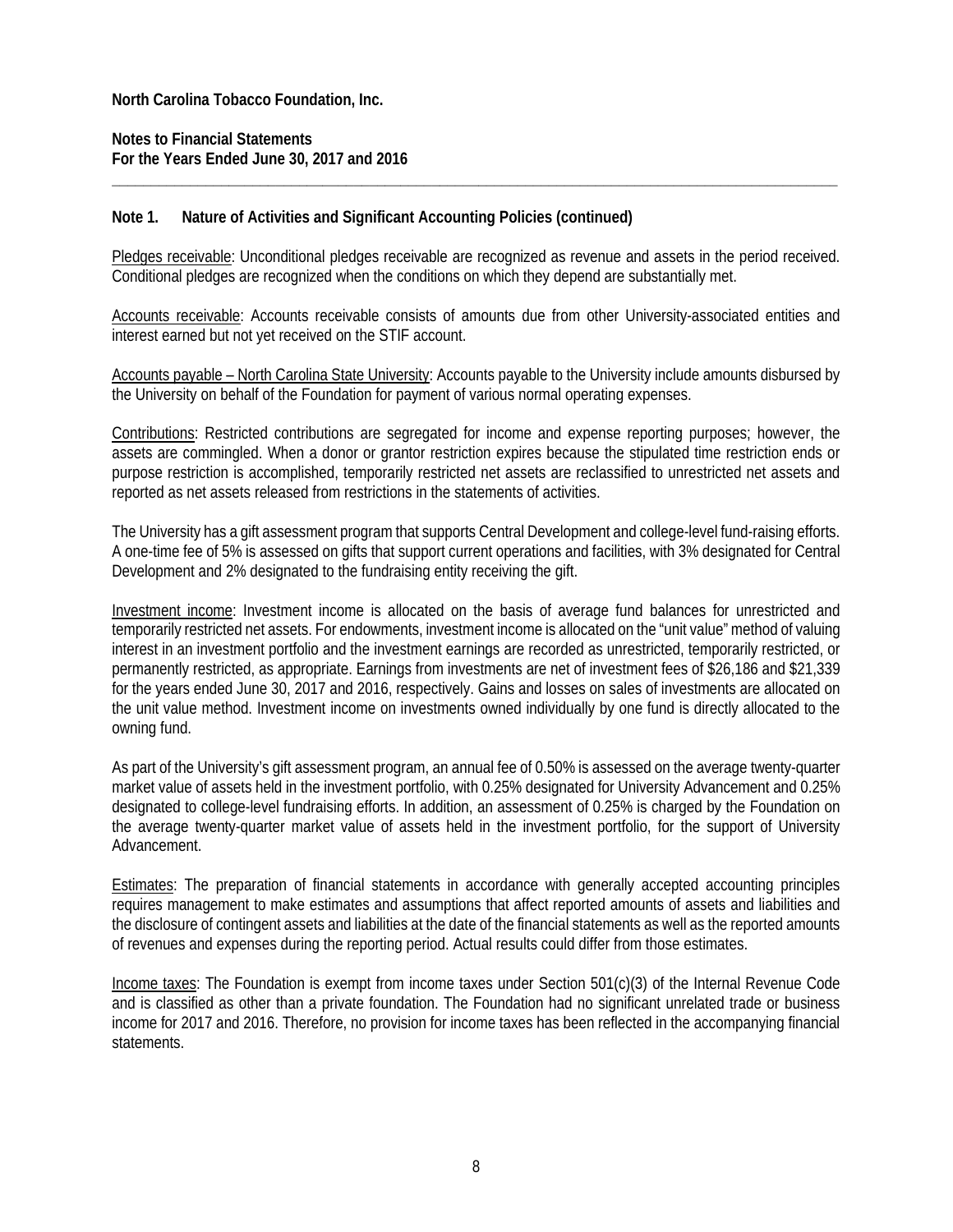**Notes to Financial Statements For the Years Ended June 30, 2017 and 2016** 

#### **Note 1. Nature of Activities and Significant Accounting Policies (continued)**

Management evaluates tax positions taken by the organization and recognizes a tax liability (or asset) if the organization has taken an uncertain position that more likely than not would be sustained upon examination by the IRS. Management has analyzed the tax positions taken by the Foundation, and has concluded that as of June 30, 2017 and 2016, there are no uncertain positions taken or expected to be taken that would require recognition of a liability (or asset) or disclosure in the financial statements. The Foundation is subject to routine audits by taxing jurisdictions; however, there are currently no audits for any tax periods in progress. Management believes it is no longer subject to income tax examinations for years prior to 2013.

**\_\_\_\_\_\_\_\_\_\_\_\_\_\_\_\_\_\_\_\_\_\_\_\_\_\_\_\_\_\_\_\_\_\_\_\_\_\_\_\_\_\_\_\_\_\_\_\_\_\_\_\_\_\_\_\_\_\_\_\_\_\_\_\_\_\_\_\_\_\_\_\_\_\_\_\_\_\_\_\_\_\_\_\_\_\_\_\_\_\_\_\_\_** 

#### **Note 2. Endowment**

The Foundation's endowment consists of eight individual funds established for a variety of purposes related to the mission of the University. Net assets associated with endowment funds are classified and reported based on the existence or absence of donor-imposed restrictions. The majority of the Foundation's signed endowment gift agreements with donors have donor-imposed restrictions which stipulate that principal shall not be used to fund spending.

Interpretation of relevant law: The Uniform Prudent Management of Institutional Funds Act ("UPMIFA") was adopted in North Carolina as NC General Statute 36E effective March 17, 2009. UPMIFA defines a prudence standard for management and investment of institutional funds. As a result of the Foundation's interpretation of UPMIFA, the Foundation classifies as permanently restricted net assets (a) the original value of gifts donated to the permanent endowment, (b) the original value of subsequent gifts to the permanent endowment, and (c) accumulations to the permanent endowment that are required by the applicable donor gift instrument. The remaining portion of the donorrestricted endowment fund that is not classified in permanently restricted net assets is classified as temporarily restricted net assets until those amounts are appropriated for expenditure by the foundation's endowment spending policy.

Funds with deficiencies: From time to time, the fair value of assets associated with individual donor-restricted endowment funds may fall below the original gift value. These deficiencies generally result from unfavorable market fluctuations which produce unrealized losses to the fund or spending of corpus in accordance to the gift agreement. Deficiencies of this nature are reported in unrestricted net assets and were \$0 and (\$30,334) as of June 30, 2017 and 2016, respectively.

Investment return objectives and risk parameters: The Foundation has adopted investment and spending policies for endowment assets that attempt to provide a stable stream of funding to programs supported by its endowment while seeking to maintain the purchasing power of the endowment assets. Endowment assets include those assets of donorrestricted funds that the organization must hold in perpetuity or for donor-specified periods as well as board-designated funds. The endowment assets are invested through the LTIP in a manner that is intended to produce results that exceed a 70% MCSI ACWI Index/30% Barclays Aggregate Bond Index benchmark over rolling five and ten year periods while assuming a moderate level of investment risk.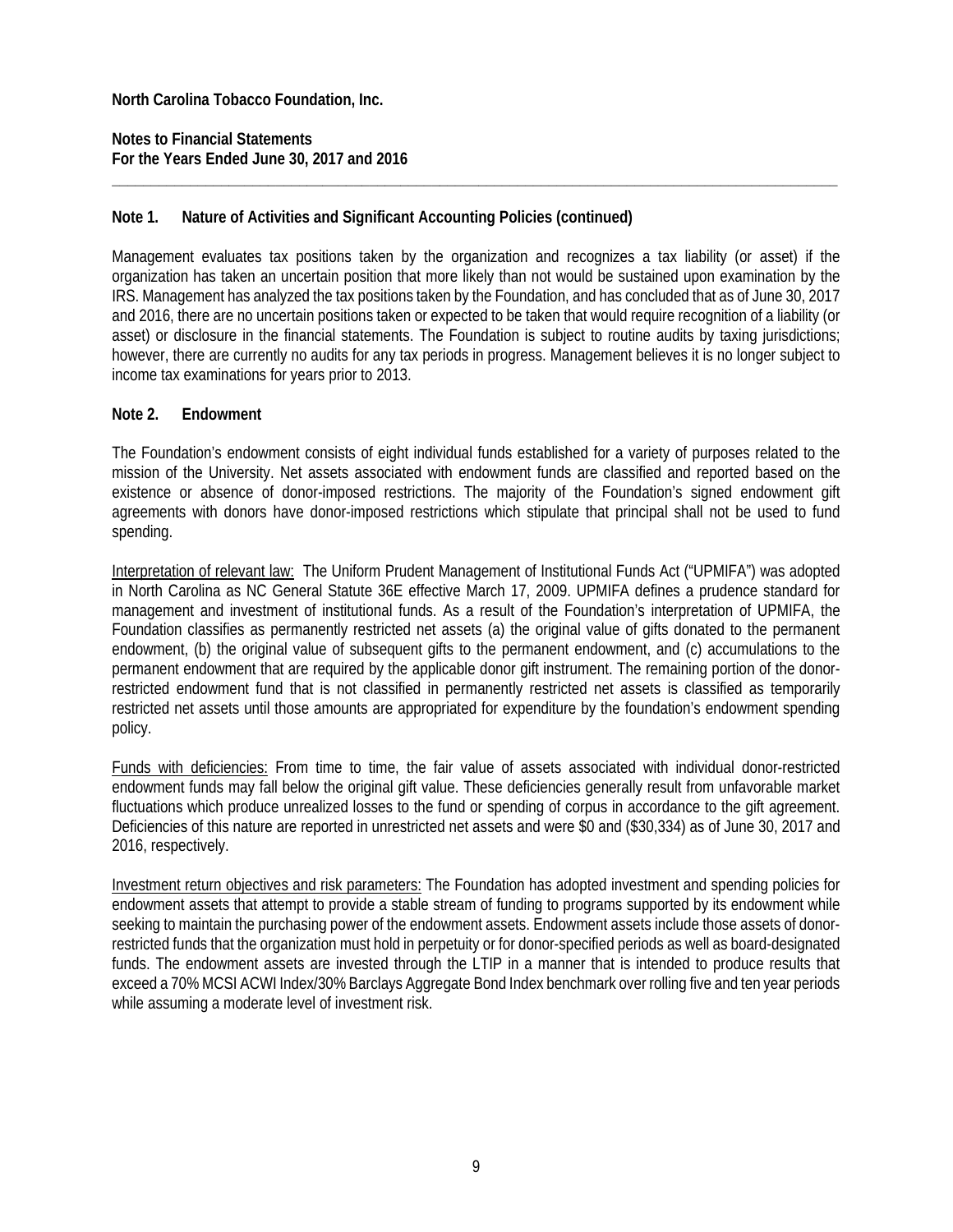**Notes to Financial Statements For the Years Ended June 30, 2017 and 2016** 

#### **Note 2. Endowment (continued)**

Spending policy: The Foundation has a policy of appropriating for programmatic spending each year 4.0% of its endowment fund's average market value over the prior twenty quarters through the fiscal year-end preceding the fiscal year in which the spending is planned. This is consistent with the Foundation's objective to maintain the purchasing power of the endowment assets held in perpetuity or for a specified term as well as to provide additional real growth through new gifts and investment return. However, in declining market conditions, many endowments are not able to fund spending at the 4.0% level. Unless the gift instrument specifies otherwise, up to 15% of the corpus of an endowment may be expended if reserves are not sufficient to fund the programmatic spending amount, subject to the guidelines provided by UPMIFA. However, if the gift instrument does not allow spending of corpus, the Foundation does not initiate or renew spending for the individual endowments affected by declining market conditions until their market value has been recovered and exceeds their original gift value. In establishing the spending policy, the Foundation considered the long-term expected return on its endowment. Spending budgets were calculated at \$141,675 and \$78,160 for fiscal years 2017 and 2018, respectively.

**\_\_\_\_\_\_\_\_\_\_\_\_\_\_\_\_\_\_\_\_\_\_\_\_\_\_\_\_\_\_\_\_\_\_\_\_\_\_\_\_\_\_\_\_\_\_\_\_\_\_\_\_\_\_\_\_\_\_\_\_\_\_\_\_\_\_\_\_\_\_\_\_\_\_\_\_\_\_\_\_\_\_\_\_\_\_\_\_\_\_\_\_\_** 

Strategies employed for achieving investment objectives: For the long term, the primary investment objective is to earn a total return (net of investment and custodial fees), within prudent levels of risk, which is sufficient to maintain in real terms the purchasing power of the LTIP and to meet the spending needs of the University. To meet this investment objective, the LTIP invests in various asset classes to offer diversification. The purpose of diversification is to provide reasonable assurance that no single security or class of securities or manager will have a disproportionate impact on the performance of the total fund.

The LTIP is diversified both by asset class (e.g. common stocks and fixed income securities) and within asset classes (e.g., within common stocks by economic sector, geographic area, industry, quality, and size). In addition, the LTIP seeks to diversify exposure to all asset classes through the use of multiple managers that use a variety of investment approaches.

The following represents changes in endowment net assets for the fiscal year ended June 30, 2017:

|                                                    |              | Temporarily    |   | Permanently |   |            |
|----------------------------------------------------|--------------|----------------|---|-------------|---|------------|
|                                                    | Unrestricted | Restricted     |   | Restricted  |   | Total      |
| Endowment net assets, beginning of year            | (13,959)     | 1,137,562<br>S | S | 5,117,099   | S | 6,240,702  |
| Net asset reclassification - underwater endowments | 30,334       | (30, 334)      |   |             |   |            |
| Endowment net assets after reclassification        | 16,375       | 1,107,228      |   | 5,117,099   |   | 6,240,702  |
| Total investment return                            | 2.897        | 621,949        |   |             |   | 624,846    |
| Contributions, including change in accrued pledges |              |                |   |             |   |            |
| and other income                                   |              |                |   | (252, 573)  |   | (252, 573) |
| Appropriations of endowment assets for expenditure | (1,045)      | (91,615)       |   |             |   | (92,660)   |
| <b>Transfers</b>                                   |              | (40,000)       |   | 40,000      |   |            |
| Endowment net assets, end of year                  | 18.227       | 1,597,562      |   | 4,904,526   |   | 6,520,315  |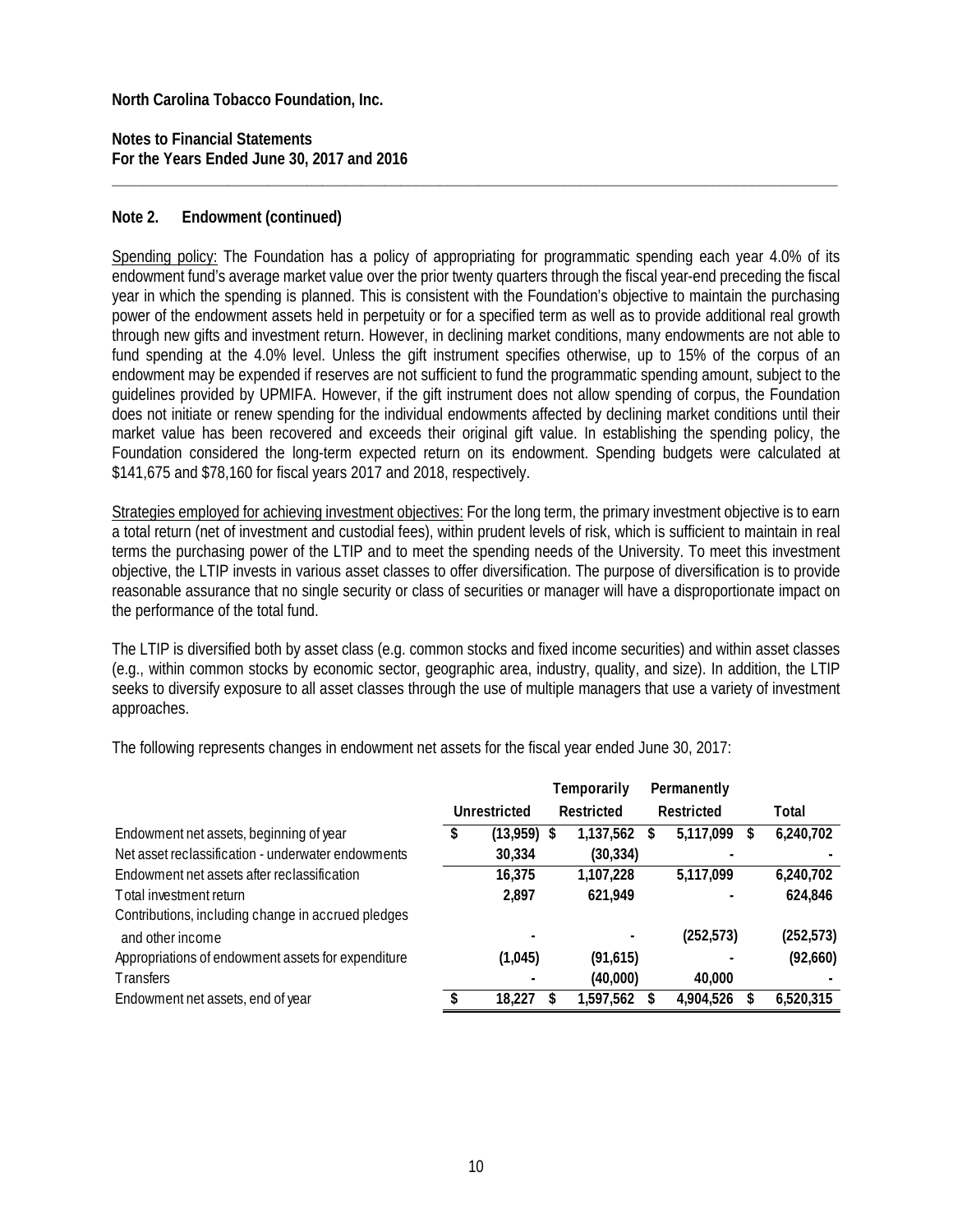**Notes to Financial Statements For the Years Ended June 30, 2017 and 2016** 

#### **Note 2. Endowment (continued)**

The following represents endowment net asset composition by type of fund, as of June 30, 2017:

|                                  |              | Temporarily    | Permanently  |           |
|----------------------------------|--------------|----------------|--------------|-----------|
|                                  | Unrestricted | Restricted     | Restricted   | Total     |
| Donor-designated endowment funds | 18.227 S     | 1.597.562 \$   | 4.904.526 \$ | 6.520.315 |
| Total funds                      | 18.227       | $1.597.562$ \$ | 4.904.526    | 6.520.315 |

**\_\_\_\_\_\_\_\_\_\_\_\_\_\_\_\_\_\_\_\_\_\_\_\_\_\_\_\_\_\_\_\_\_\_\_\_\_\_\_\_\_\_\_\_\_\_\_\_\_\_\_\_\_\_\_\_\_\_\_\_\_\_\_\_\_\_\_\_\_\_\_\_\_\_\_\_\_\_\_\_\_\_\_\_\_\_\_\_\_\_\_\_\_** 

The following represents changes in endowment net assets for the fiscal year ended June 30, 2016:

|                                                    |              | Temporarily |   | Permanently |   |            |
|----------------------------------------------------|--------------|-------------|---|-------------|---|------------|
|                                                    | Unrestricted | Restricted  |   | Restricted  |   | T otal     |
| Endowment net assets, beginning of year            | 17,737       | 1,309,240   | S | 4,487,467   | S | 5,814,444  |
| Net asset reclassification - underwater endowments | (30, 334)    | 30,334      |   |             |   |            |
| Endowment net assets after reclassification        | (12, 597)    | 1,339,574   |   | 4,487,467   |   | 5,814,444  |
| Total investment return                            | (462)        | (81, 122)   |   |             |   | (81, 584)  |
| Contributions, including change in accrued pledges |              |             |   |             |   |            |
| and other income                                   |              | 40,000      |   | 599.632     |   | 639,632    |
| Appropriations of endowment assets for expenditure | (900)        | (160, 890)  |   |             |   | (161, 790) |
| <b>Transfers</b>                                   |              |             |   | 30,000      |   | 30,000     |
| Endowment net assets, end of year                  | (13,959)     | 1.137.562   |   | 5,117,099   |   | 6,240,702  |

The following represents endowment net asset composition by type of fund, as of June 30, 2016:

|                                      |              | Temporarily | Permanently |           |
|--------------------------------------|--------------|-------------|-------------|-----------|
|                                      | Unrestricted | Restricted  | Restricted  | ™otal     |
| Undesignated - underwater endowments | (30.334)     | $\sim$      | $\sim 100$  | (30, 334) |
| Donor-designated endowment funds     | 16.375       | 1.137.562   | 5.117.099   | 6,271,036 |
| Total funds                          | (13 959)     | 1.137.562   | 5.117.099   | 6.240.702 |

#### **Note 3. Long-Term Investments**

The Foundation invests in various investment securities. Investment securities are exposed to various risks such as interest rate, market, and credit risks. Due to the level of risk associated with certain investment securities, it is at least reasonably possible that changes in the values of investment securities will occur in the near term and that such changes could materially affect the amounts reported in the statements of financial position.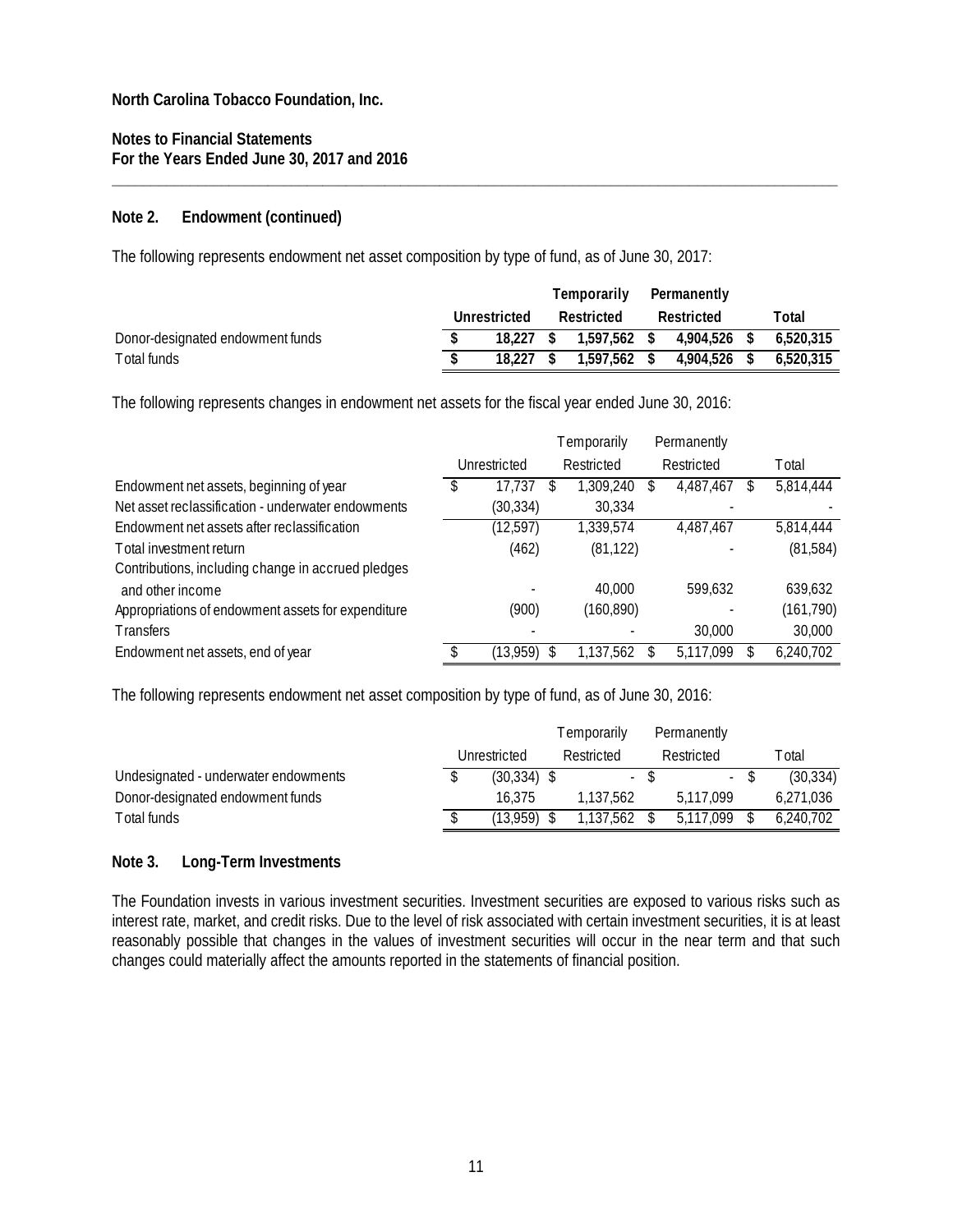**Notes to Financial Statements For the Years Ended June 30, 2017 and 2016** 

#### **Note 3. Long-Term Investments (continued)**

Long-term investments consisted of the following at June 30:

|                                          | 2017 |           |   |                   |  |  |           | 2016 |                   |
|------------------------------------------|------|-----------|---|-------------------|--|--|-----------|------|-------------------|
|                                          |      | Cost      |   | <b>Fair Value</b> |  |  | Cost      |      | <b>Fair Value</b> |
| <b>STIF</b>                              |      | 202.122   | S | 202.122           |  |  | 402.022   |      | 402.022           |
| NC State Investment Fund, Inc. Long-Term |      |           |   |                   |  |  |           |      |                   |
| Investment Pool (LTIP)                   |      | 4,618,642 |   | 5,954,933         |  |  | 4,016,861 |      | 4,784,747         |
|                                          |      | 4,820,764 |   | 6,157,055         |  |  | 4,418,883 |      | 5,186,769         |

**\_\_\_\_\_\_\_\_\_\_\_\_\_\_\_\_\_\_\_\_\_\_\_\_\_\_\_\_\_\_\_\_\_\_\_\_\_\_\_\_\_\_\_\_\_\_\_\_\_\_\_\_\_\_\_\_\_\_\_\_\_\_\_\_\_\_\_\_\_\_\_\_\_\_\_\_\_\_\_\_\_\_\_\_\_\_\_\_\_\_\_\_\_** 

As of June 30, 2017, approximately 88.9% of the LTIP was with the UNC Management Company, 2.2% was committed to or in other private equity investments with JP Morgan, Blackrock, and SEI, 8.3% was invested in the Blackrock Liquid Policy Portfolio (the "LPP"), and 0.6% was invested in the STIF. The LTIP's net assets were valued at approximately \$870,450,000 and \$683,380,000 at June 30, 2017 and 2016, respectively. The Foundation's investment in the LTIP represents approximately 0.7% of the member equity of LTIP at June 30, 2017 and 2016.

#### **Note 4. Fair Value Measurement**

The Fair Value Measurements and Disclosures Topic of the Financial Accounting Standards Board Accounting Standards Codification ("ASC") 820 provides a framework for measuring fair value under generally accepted accounting principles. ASC 820 defines fair value as the exchange price that would be received for an asset or paid to transfer a liability (an exit price) in the principal or most advantageous market for the asset or liability in an orderly transaction between market participants on the measurement date. ASC 820 requires that valuation techniques maximize the use of observable inputs and minimize the use of unobservable inputs. ASC 820 also establishes a fair value hierarchy, which prioritizes the valuation inputs into three broad levels.

The three-tier hierarchy of inputs is summarized in the three broad levels listed below:

Level 1 – Valuations based on quoted prices in active markets for identical investments

Level 2 – Valuations based on quoted prices in inactive markets or for which all significant inputs are observable (including quoted prices for similar investments, interest rates, credit risks, etc.)

Level 3 – Valuations based on significant unobservable inputs (including the fund's own assumptions in determining the fair value of investments)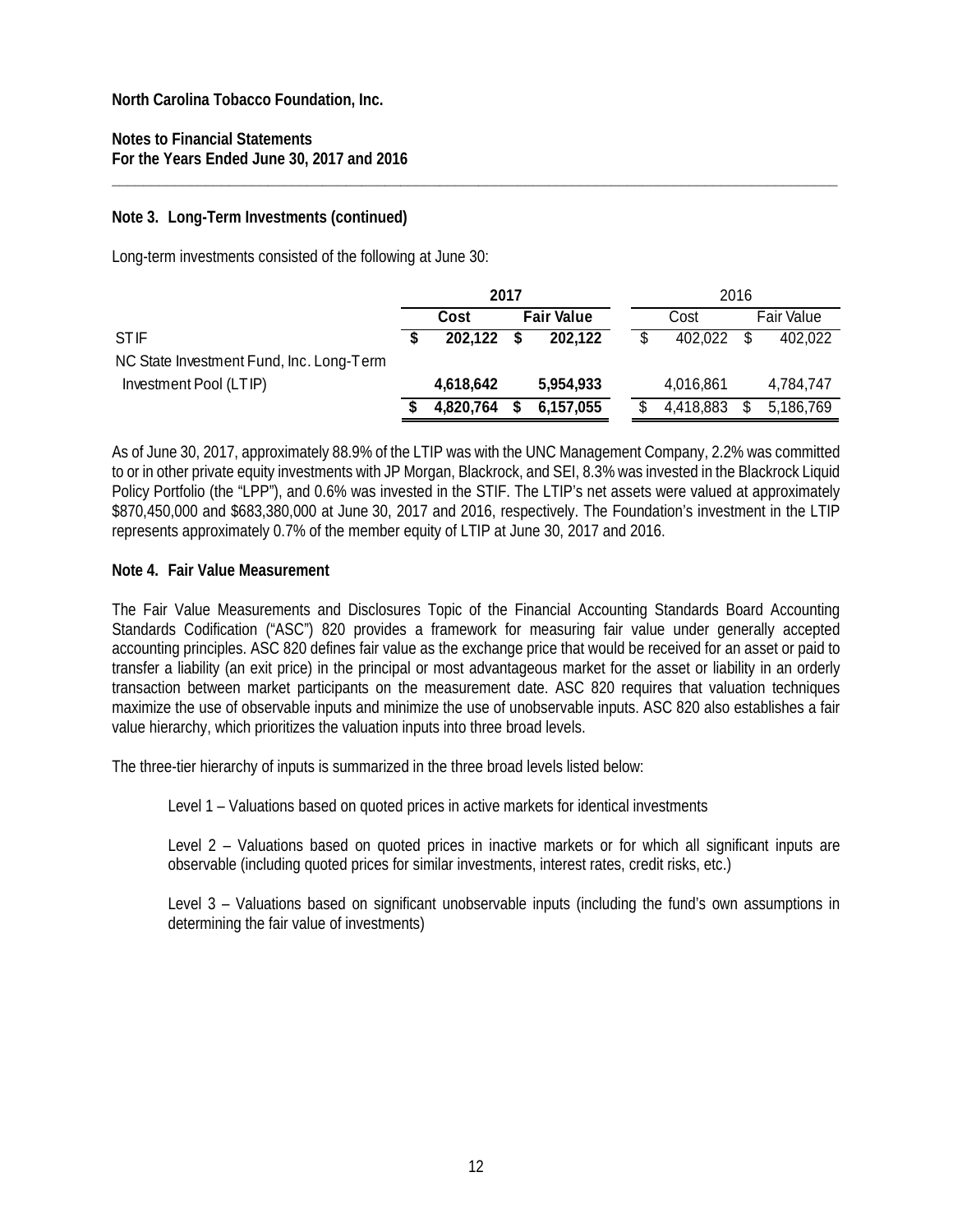#### **Notes to Financial Statements For the Years Ended June 30, 2017 and 2016**

#### **Note 4. Fair Value Measurement (continued)**

The Foundation's assets itemized below are measured at fair value on a recurring basis at June 30:

|                                             |    |         |    |                          | 2017 |                          |    |                         |
|---------------------------------------------|----|---------|----|--------------------------|------|--------------------------|----|-------------------------|
|                                             |    | Level 1 |    | Level 2                  |      | Level 3                  |    | <b>Total Fair Value</b> |
| <b>STIF</b>                                 | S  | 202,122 | S  | $\overline{\phantom{a}}$ | \$   | $\overline{\phantom{0}}$ | S  | 202,122                 |
| common fund Intermediate Term Fund          |    |         |    | 737,295                  |      |                          |    | 737,295                 |
| NC State Investment Fund, Inc. Intermediate |    |         |    |                          |      |                          |    |                         |
| Term Fund (ITF)                             |    |         |    | 1,335,259                |      |                          |    | 1,335,259               |
| NC State Investment Fund, Inc. Long-Term    |    |         |    |                          |      |                          |    |                         |
| Investment Pool (LTIP)                      |    |         |    |                          |      | 5,954,933                |    | 5,954,933               |
|                                             | \$ | 202,122 | \$ | 2,072,554                | \$   | 5,954,933                | \$ | 8,229,609               |
|                                             |    |         |    |                          |      |                          |    |                         |
|                                             |    |         |    |                          | 2016 |                          |    |                         |
|                                             |    | Level 1 |    | Level 2                  |      | Level 3                  |    | Total Fair Value        |
| <b>STIF</b>                                 | \$ | 402,022 |    | $\overline{\phantom{a}}$ | \$   |                          |    | 402,022                 |
| commonfund Intermediate Term Fund           |    |         |    | 748,031                  |      |                          |    | 748,031                 |
| NC State Investment Fund, Inc. Intermediate |    |         |    |                          |      |                          |    | 1,347,743               |
| Term Fund (ITF)                             |    |         |    | 1,347,743                |      |                          |    |                         |
| NC State Investment Fund, Inc. Long-Term    |    |         |    |                          |      |                          |    |                         |
| Investment Pool (LTIP)                      |    |         |    |                          |      | 4,784,747                |    | 4,784,747               |
|                                             | \$ | 402,022 | \$ | 2,095,774                | \$   | 4,784,747                | \$ | 7,282,543               |

**\_\_\_\_\_\_\_\_\_\_\_\_\_\_\_\_\_\_\_\_\_\_\_\_\_\_\_\_\_\_\_\_\_\_\_\_\_\_\_\_\_\_\_\_\_\_\_\_\_\_\_\_\_\_\_\_\_\_\_\_\_\_\_\_\_\_\_\_\_\_\_\_\_\_\_\_\_\_\_\_\_\_\_\_\_\_\_\_\_\_\_\_\_** 

The following is a reconciliation of the assets measured at fair value on a recurring basis in which significant unobservable inputs (Level 3) were used in determining value for the year ended June 30:

|                                       | 2017                       | 2016 |                            |  |
|---------------------------------------|----------------------------|------|----------------------------|--|
|                                       | <b>NC State Investment</b> |      | <b>NC State Investment</b> |  |
|                                       | Fund, Inc. LTIP            |      | Fund, Inc. LTIP            |  |
| Beginning balance                     | \$<br>4,784,747            | \$   | 4,253,121                  |  |
| Participant additions                 | 638,000                    |      | 775,000                    |  |
| Investment income                     | 2,880                      |      | 632                        |  |
| Realized gains                        | 75,363                     |      | 44,436                     |  |
| Unrealized apreciation (depreciation) | 568,405                    |      | (106,909)                  |  |
| Participant withdrawals               | (92,660)                   |      | (161, 790)                 |  |
| Expenses                              | (21, 802)                  |      | (19, 743)                  |  |
| Ending balance                        | \$<br>5,954,933            | \$.  | 4,784,747                  |  |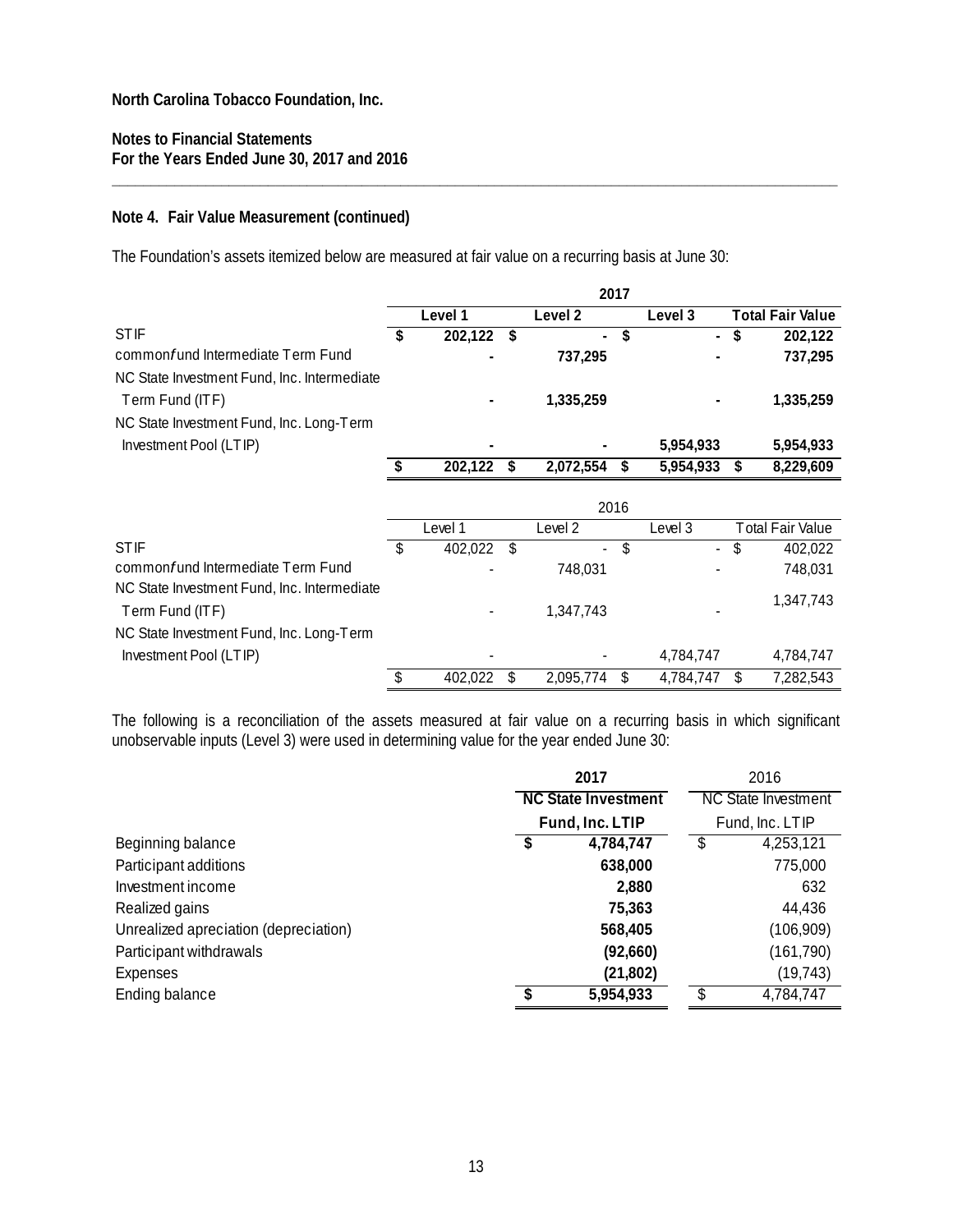**Notes to Financial Statements For the Years Ended June 30, 2017 and 2016** 

#### **Note 4. Fair Value Measurement (continued)**

Following is a description of the valuation methodologies used for assets measured at fair value:

STIF – This investment has the general characteristics of a demand deposit account in that participants may deposit and withdraw cash at any time without prior notice or penalty.

**\_\_\_\_\_\_\_\_\_\_\_\_\_\_\_\_\_\_\_\_\_\_\_\_\_\_\_\_\_\_\_\_\_\_\_\_\_\_\_\_\_\_\_\_\_\_\_\_\_\_\_\_\_\_\_\_\_\_\_\_\_\_\_\_\_\_\_\_\_\_\_\_\_\_\_\_\_\_\_\_\_\_\_\_\_\_\_\_\_\_\_\_\_** 

common*f*und Intermediate Term Fund – Valued using the net asset value ("NAV") per share of the fund provided by the fund manager. The Foundation considers this the best estimate of fair value for investments that do not have a quoted market price but calculate NAV.

NC State Investment Fund, Inc. Intermediate Term Fund ("ITF") – This investment is a combination of publicly traded mutual funds valued at quoted market prices.

NC State Investment Fund, Inc. Long-Term Investment Pool ("LTIP") – The LTIP's investment in UNCMC is valued using the net asset value per share of the fund provided by the fund manager. The LTIP's private equity investments are initially valued based on transaction price with subsequent valuation adjustments based on trading multiples of comparable public companies adjusted for differences in factors such as liquidity. The LTIP's investment in LPP is valued at the closing price of the exchange-traded fund's shares. The LTIP also has an investment in the STIF, valued as described above.

#### **Note 5. Agency Funds**

The Foundation has a directed fund agreement with the Tobacco Education and Research Council, Inc. to maintain proceeds of a settlement agreement with Philip Morris USA. Under this agreement, the funds are held by the Foundation and used for land grant university tobacco programs, continuing support of tobacco farmer projects to improve the quality of leaf tobacco, and to reduce Tobacco Specific Nitrosamines and/or suspected harmful substances in the tobacco leaf. At June 30, 2017 and 2016, agency funds were \$379,399 and \$412,441, respectively.

#### **Note 6. Pledges Receivable**

Pledges receivable consisted of the following at June 30:

|                                                              | 2017 |          | 2016 |           |
|--------------------------------------------------------------|------|----------|------|-----------|
| Receivable in less than one year                             |      | 381,000  |      | 675,658   |
| Receivable in one to five years                              |      | 137,500  |      | 666,500   |
| Total pledges receivable, gross                              |      | 518,500  |      | 1,342,158 |
| Less allowance for uncollectible pledges                     |      | (26,000) |      | (68,000)  |
| Less unamortized discount (discount rates of 1.20% to 1.49%) |      | (8,216)  |      | (15,678)  |
| Pledges receivable, net                                      |      | 484.284  |      | 1,258,480 |

An allowance for doubtful accounts has been established and is updated annually to reflect 5% of the Foundation's outstanding pledge balance. Active past due pledges receivable are reviewed twice yearly by the Advancement Services office in order to determine if it is appropriate to write off such pledges.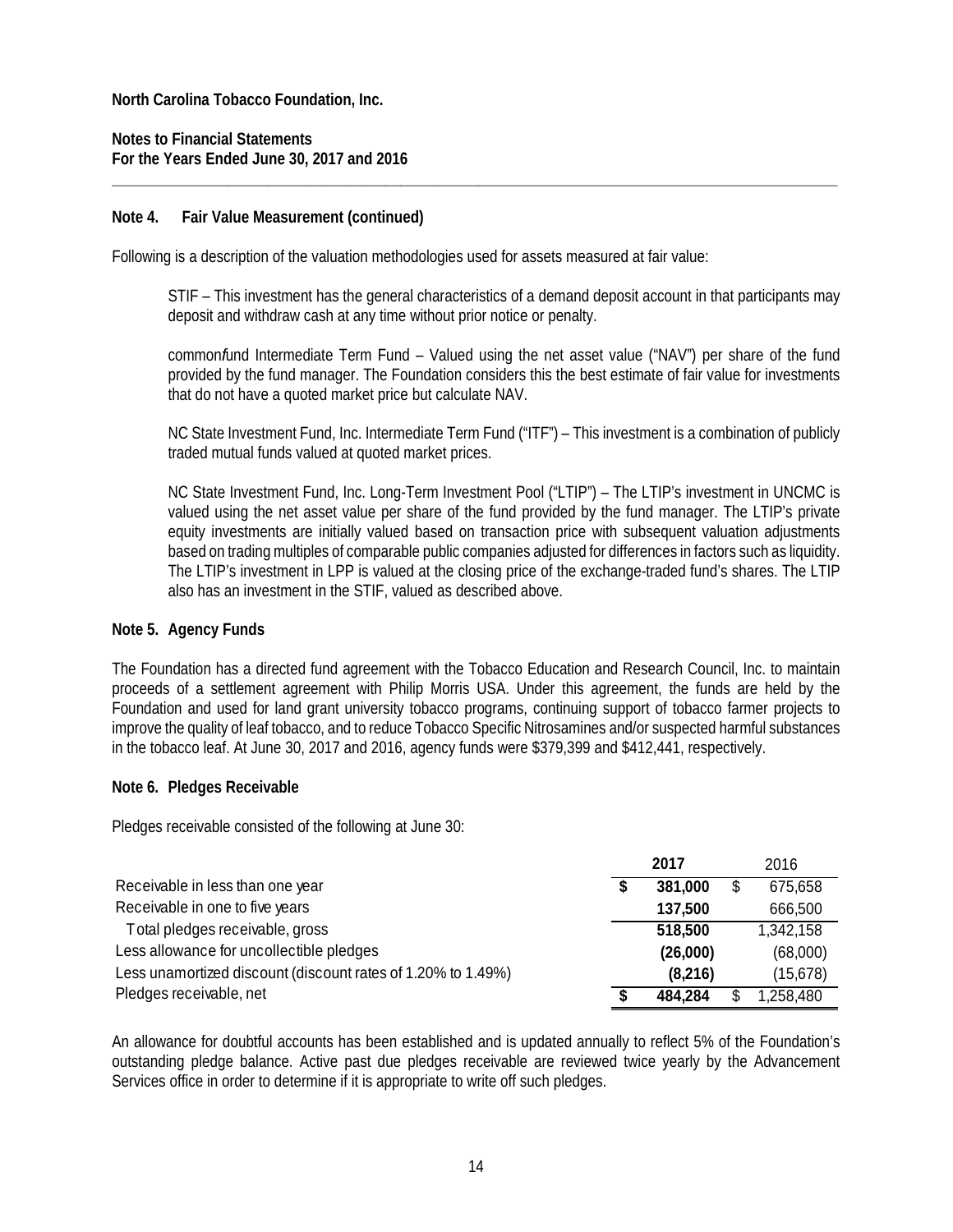**Notes to Financial Statements For the Years Ended June 30, 2017 and 2016** 

#### **Note 6. Pledges Receivable (continued)**

Three donors represent approximately \$450,000 of the total undiscounted pledges receivable at June 30, 2017. Three donors represent approximately \$823,000 of the total undiscounted pledges receivable at June 30, 2016.

**\_\_\_\_\_\_\_\_\_\_\_\_\_\_\_\_\_\_\_\_\_\_\_\_\_\_\_\_\_\_\_\_\_\_\_\_\_\_\_\_\_\_\_\_\_\_\_\_\_\_\_\_\_\_\_\_\_\_\_\_\_\_\_\_\_\_\_\_\_\_\_\_\_\_\_\_\_\_\_\_\_\_\_\_\_\_\_\_\_\_\_\_\_** 

#### **Note 7. Donated Services, Salaries and Facilities**

Donated services in the amount of \$14,000 and \$16,000 for the years ended June 30, 2017 and 2016, respectively, have been reflected in the financial statements for services provided by the University Finance Division. In addition, donated salaries and facilities provided by the University for college development in the amount of \$26,000 and \$29,000 for the years ended June 30, 2017 and 2016, respectively, have been reflected in the accompanying financial statements.

#### **Note 8. Temporarily Restricted Net Assets**

Temporarily restricted net assets are available for the following purposes at June 30:

|                                    | 2017      |    | 2016      |
|------------------------------------|-----------|----|-----------|
| Scholarships and fellowships       | 138,210   | \$ | 138,484   |
| Faculty support and professorships | 209,461   |    | 223,446   |
| Research and related support       | 1,873,257 |    | 1,807,169 |
| Pledges receivable, net            | 121,025   |    | 204,547   |
| Endowment cumulative balance       | 1,597,562 |    | 1,137,562 |
| Other                              | 520,162   |    | 579,997   |
|                                    | 4,459,677 | S. | 4,091,205 |

Temporarily restricted net asset grouping "Other" includes amounts designated for general college support, and funds with multiple purposes.

#### **Note 9. Permanently Restricted Net Assets**

Permanently restricted net assets are restricted as follows at June 30:

|                                                                       | 2017        |   | 2016          |
|-----------------------------------------------------------------------|-------------|---|---------------|
| Scholarships and fellowships                                          | 788.628     | S | 720,789       |
| Faculty support and professorships                                    | 5,312,697   |   | 4,414,165     |
| Pledges receivable, net                                               | 363,260     |   | 1,053,932     |
| Amounts reported as unrestricted or temporarily restricted net assets | (1,615,789) |   | (1, 123, 603) |
| Other                                                                 | 55.730      |   | 51,816        |
|                                                                       | 4,904,526   |   | 5,117,099     |

Permanently restricted net asset grouping "Other" includes amounts designated for general college support, and funds with multiple purposes.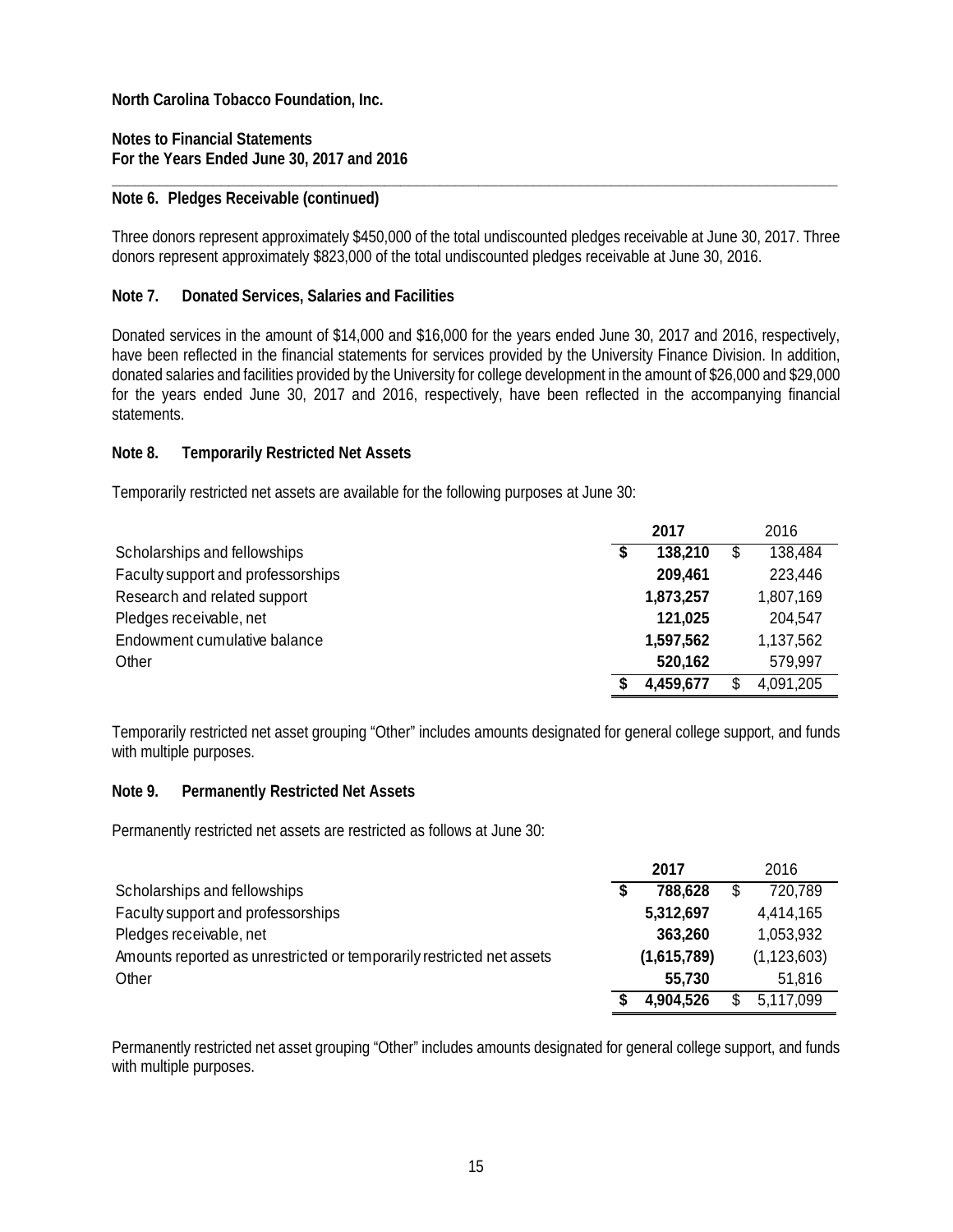**Notes to Financial Statements For the Years Ended June 30, 2017 and 2016** 

#### **Note 10. Net Assets Released From Donor Restrictions**

Net assets were released from donor restrictions as restrictions were met via the passage of time or by incurring expenses satisfying the restricted purposes specified by donors as follows at June 30:

**\_\_\_\_\_\_\_\_\_\_\_\_\_\_\_\_\_\_\_\_\_\_\_\_\_\_\_\_\_\_\_\_\_\_\_\_\_\_\_\_\_\_\_\_\_\_\_\_\_\_\_\_\_\_\_\_\_\_\_\_\_\_\_\_\_\_\_\_\_\_\_\_\_\_\_\_\_\_\_\_\_\_\_\_\_\_\_\_\_\_\_\_\_** 

|                                    | 2017 |           |    | 2016      |  |  |
|------------------------------------|------|-----------|----|-----------|--|--|
| Scholarships and fellowships       |      | 314.895   | \$ | 251,062   |  |  |
| Faculty support and professorships |      | 894,357   |    | 786,526   |  |  |
| Departmental support               |      | 294,642   |    | 283,150   |  |  |
| Administrative and fundraising     |      | 8.146     |    | 3,360     |  |  |
| Other                              |      | 247.079   |    | 231,865   |  |  |
|                                    |      | 1,759,119 |    | 1,555,963 |  |  |

The grouping "Other" includes amounts spent for general college support and funds with multiple purposes.

#### **Note 11. Transfers Among Funds To Permanently Restricted**

The Foundation's policy requires a minimum gift amount to establish an endowment. Contributions received toward setting up an endowment which are less than the minimum amount are initially recorded as temporarily restricted net assets, as it is understood by the donor that if the endowment minimum is not reached, the corpus can be used for the intended purpose. When the endowment reaches the minimum endowment level, due to additional contributions, the endowment is transferred to permanently restricted net assets. For the years ended June 30, 2017 and 2016, net endowment transfers among funds were \$40,000 and \$30,000, respectively.

#### **Note 12. Subsequent Events**

The Foundation has evaluated subsequent events through October 13, 2017, the date which the financial statements were available to be issued, and there were none to report.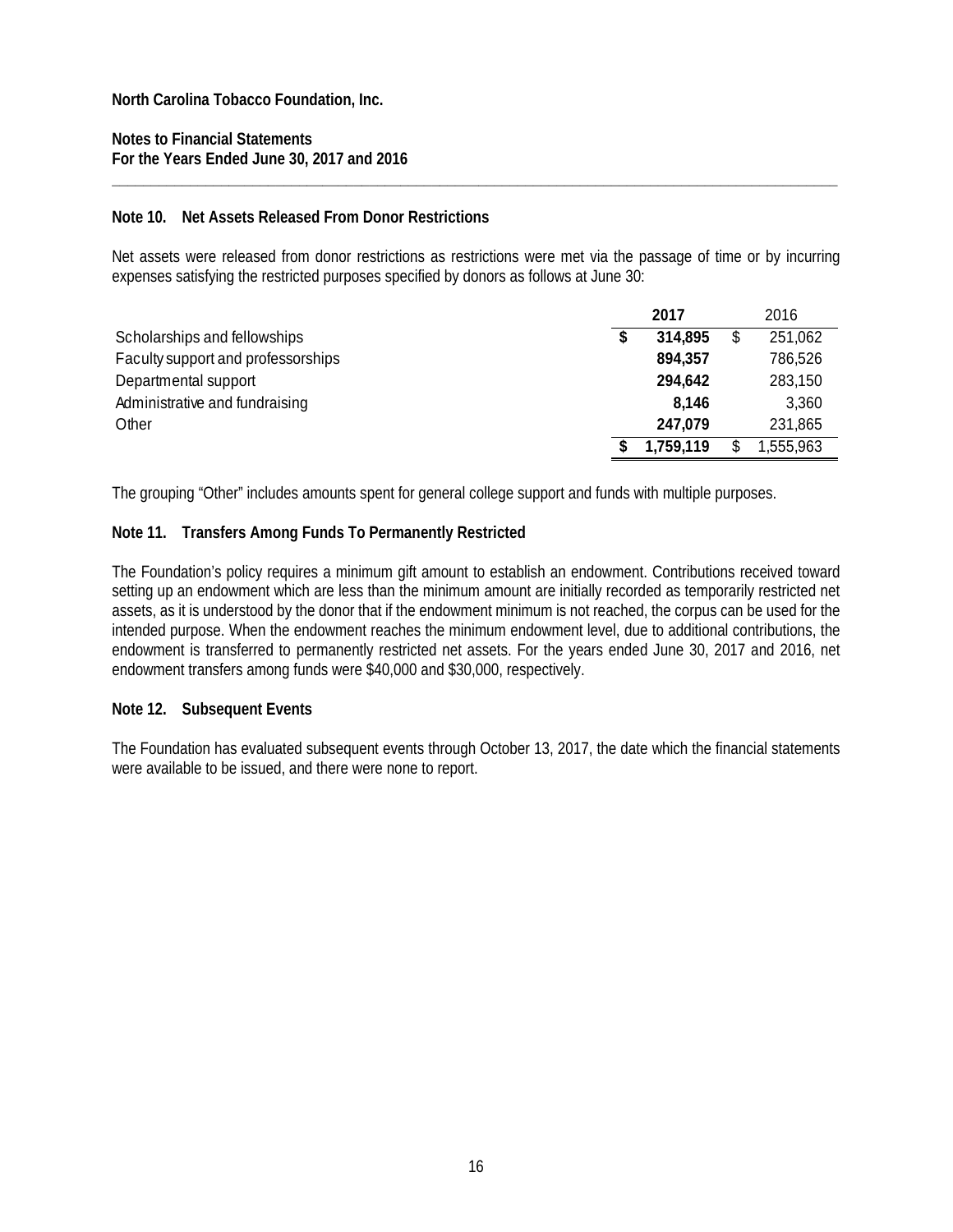**General Fund Budget vs. Actual - Unaudited Year Ended June 30, 2017**

|                                                     |               |        |            |    | Variance     |  |  |
|-----------------------------------------------------|---------------|--------|------------|----|--------------|--|--|
|                                                     | <b>Budget</b> | Actual |            |    | (Under) Over |  |  |
|                                                     |               |        |            |    |              |  |  |
| Income                                              |               |        |            |    |              |  |  |
| Contributions                                       | \$<br>110,000 | \$     | 36,575     | \$ | (73, 425)    |  |  |
| Interest and dividends                              | 30,000        |        | 32,734     |    | 2,734        |  |  |
| Endowment assessment                                | 6,895         |        | 6,720      |    | (175)        |  |  |
| <b>Total Income</b>                                 | 146,895       |        | 76,029     |    | (70, 866)    |  |  |
| Support                                             |               |        |            |    |              |  |  |
| Program support                                     | 131,465       |        | 126,350    |    | (5, 115)     |  |  |
| Endowment fee transferred to University Advancement | 6,895         |        | 6,720      |    | (175)        |  |  |
| Foundation administration                           | 49,425        |        | 49,600     |    | 175          |  |  |
| <b>Total Support</b>                                | 187,785       |        | 182,670    |    | (5, 115)     |  |  |
| <b>Income Less Support</b>                          | (40, 890)     |        | (106, 641) |    | (65, 751)    |  |  |
| <b>General Fund Balance</b>                         |               |        |            |    |              |  |  |
| Beginning of year                                   | 560,101       |        | 560,101    |    |              |  |  |
| End of year                                         | \$<br>519,211 | \$     | 453,460    | \$ | (65, 751)    |  |  |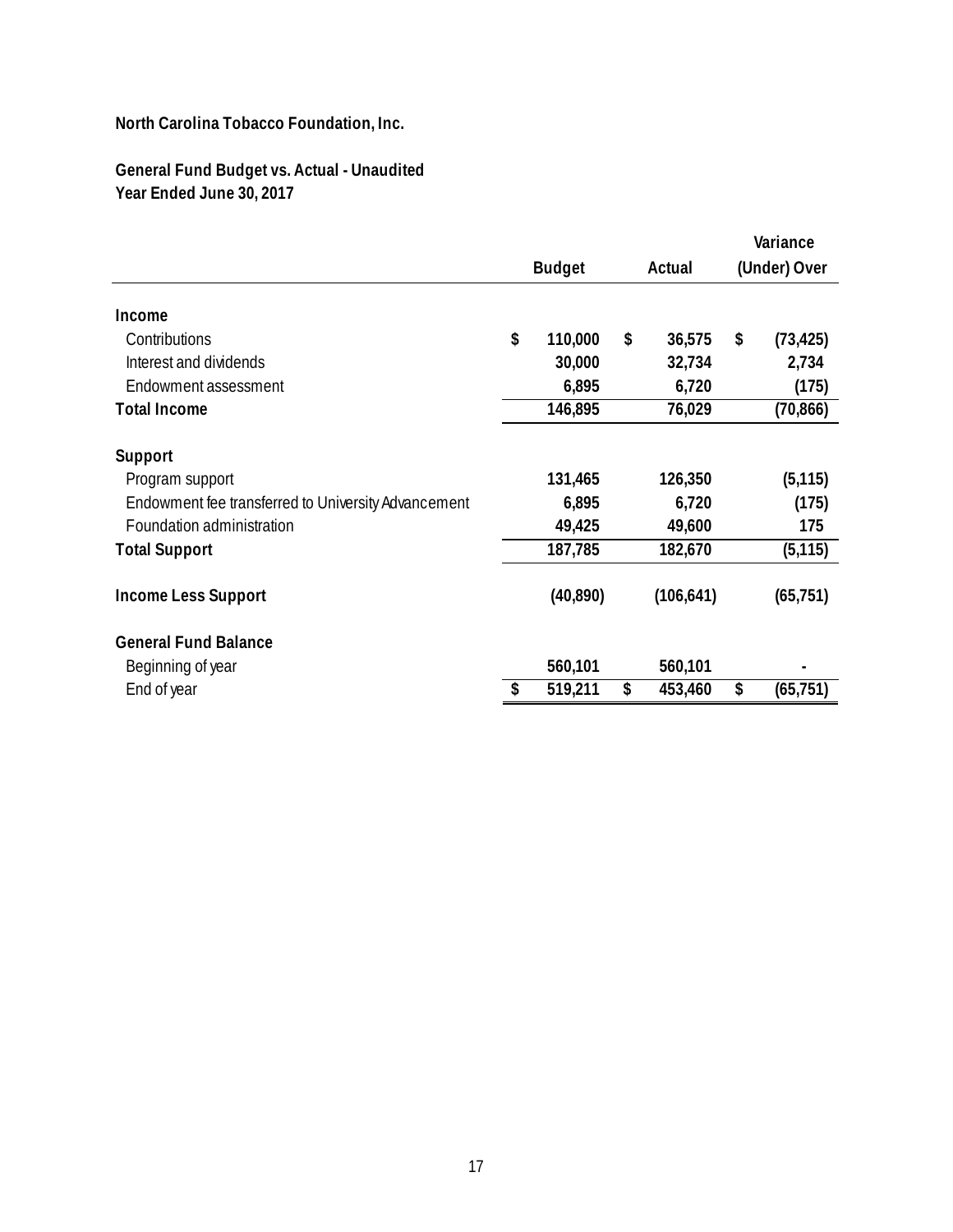**Ten Year Summary of Asset Growth - Unaudited As of June 30**



**Total Assets**

Fiscal years 2014 - 2017 are reported using accrual basis of accounting; preceeding years are reported using modified cash basis.